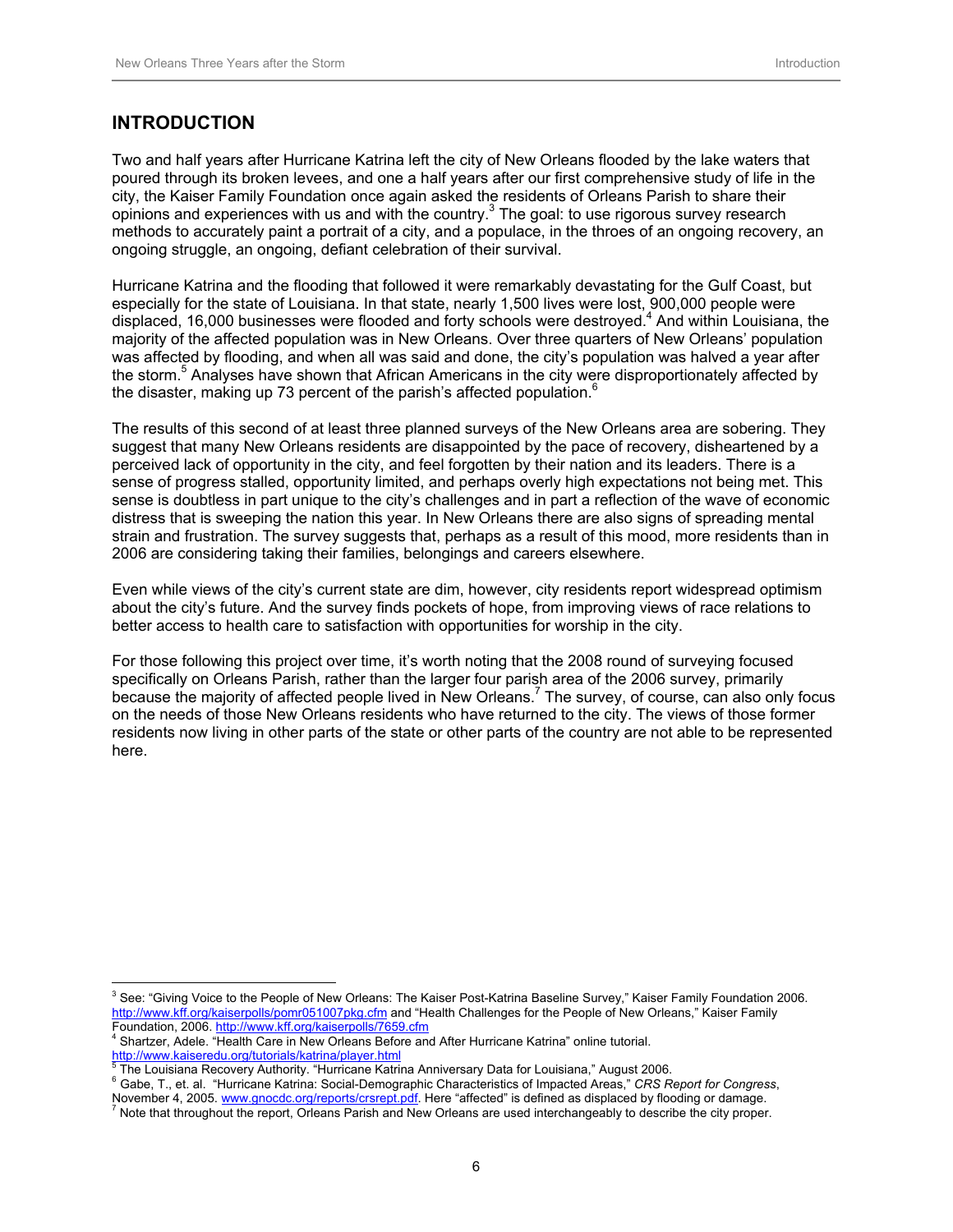## **A PORTRAIT OF NEW ORLEANS RESIDENTS IN 2008**

The 2000 Census pegged New Orleans' population at 484,674.<sup>8</sup> Then Katrina hit, and the city temporarily emptied. Many residents returned, many others did not. The Census Bureau estimates that by 2007, the population had returned to roughly half its pre-storm size, numbering 239,124.<sup>9</sup> The growth between July 2006 and July 2007 alone made New Orleans the fastest growing large city in the country. More recent estimates suggest the population may have even grown to roughly 60 percent of its pre-Katrina population by 2008.<sup>10</sup>

What stands out about the city in the 2008 Kaiser survey is the extent to which its residents are made up not of newcomers to the area but of Katrina survivors. Fully nine in ten in the parish say that they lived in New Orleans at the time the storm hit in late August 2005. One in ten have come to the city since that time, a group marked in particular by their relative youth and by a somewhat more optimistic outlook.

Despite the fact that the population is smaller overall, in many ways the demographic shape of the population is similar.11 Overall, just over half of the city's adult residents (56 percent) are African American, roughly one in three (35 percent) are white, and 5 percent are Hispanic. This is roughly equivalent to the shape of the population in our 2006 survey, fielded one year after Katrina. It is also fairly similar to the city's pre-storm distribution as measured by the Census Bureau's 2005 American Community Survey (ACS), which found that the adult population was 60 percent African American and 32 percent white.



#### **Race and Pre-Katrina Domicile of Orleans Parish Adults**

 $\overline{a}$ 

<sup>&</sup>lt;sup>8</sup> U.S. Census Bureau. "American Fact Finder Fact Sheet, Orleans Parish, LA," *Census 2000.* http://factfinder.census.gov<br>9 Census Bureau nrees releges, "Nau Orleans Benulation Centinues Ketring Benusny," July 19, 2008

<sup>&</sup>lt;sup>9</sup> Census Bureau press release. "New Orleans Population Continues Katrina Recovery," July 10, 2008.<br><sup>10</sup> Demographic estimate provided to Kaiser by Claritas.<br><sup>11</sup> For a more detailed comparison, see Appendix A: Demographi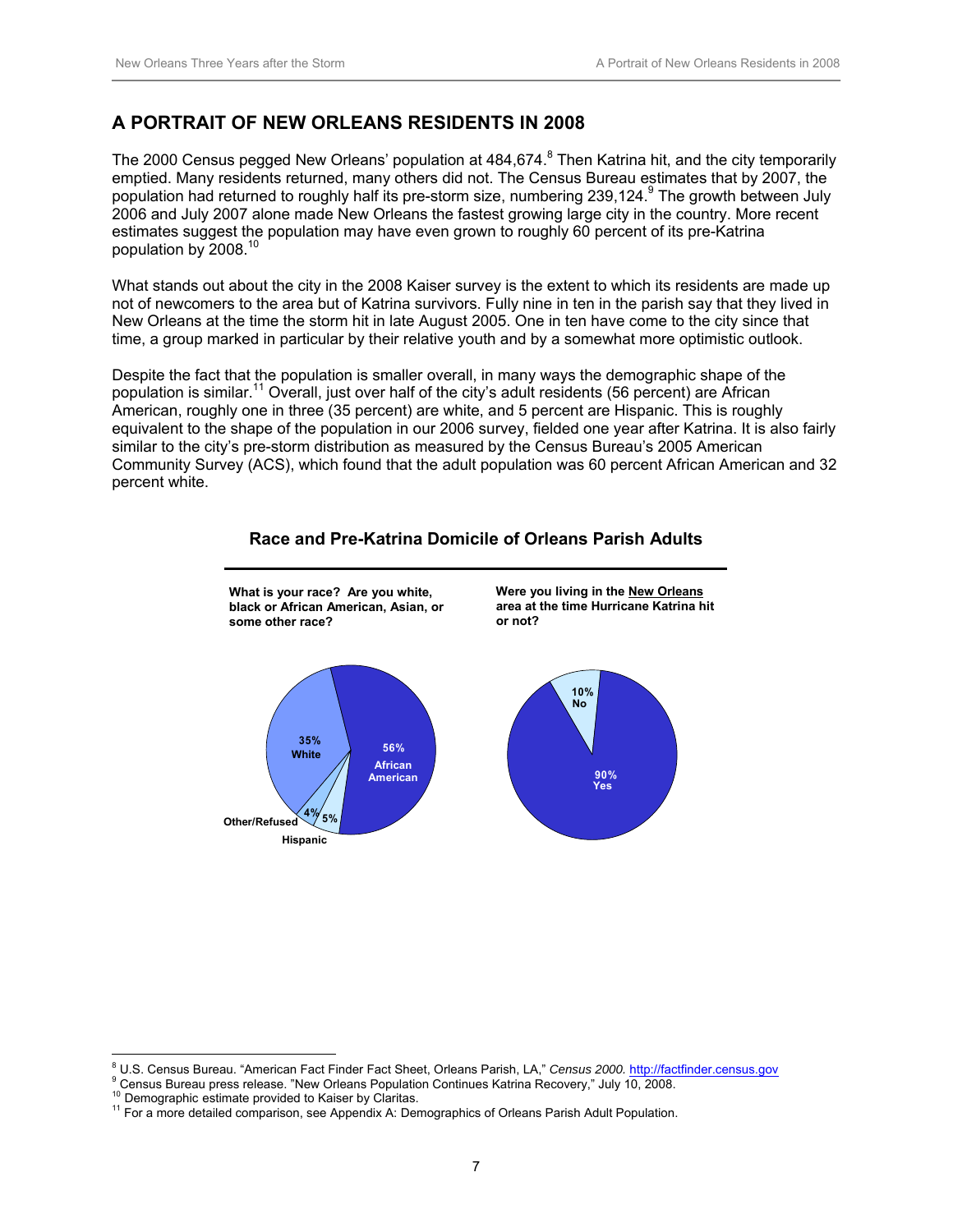The city also continues to have a sizeable low-income population, one which is disproportionately made up of African Americans.<sup>12</sup> Overall four in ten of those who reported their family's financial status (equaling roughly a third of all residents) qualify as low income. Before Katrina, in 2005, the ACS found that 39 percent of adults were low income. There are major differences in income by racial group, however. The majority of African American residents (57 percent) report living in a low-income family, compared to 17 percent of white residents. Looked at another way, 78 percent of the city's low-income population is African American.





<sup>α</sup> Statistically significant difference from African Americans at p < 0.05

 $\overline{a}$ 

There has been a subtle shift in the age distribution of the city since our 2006 survey, with the group in the middle of the adult age distribution – the 30 to 49 year-olds – making up a slightly smaller share of the population now (32 percent versus 39 percent in 2006). No one age group made up the difference; rather there were small increases in the shares of both the younger and older age groups. New Orleans continues to tilt toward the female, with women making up 54 percent of its adult residents.

In terms of education, fairly similar percentages report having a high school diploma or less (39 percent) as report having a college degree (35 percent). The 2005 ACS, conducted pre-Katrina, found that 46 percent of adult residents had a high school education or less while 30 percent had a college degree.

Finally, nearly 4 in ten residents (37 percent) have at least one child under age 19 living in their homes. Half own their own homes, just over a third rent, and one in ten are staying with family or friends, up slightly from 2006.

 $12$  In this report, low-income residents are defined as those that reported a family household income below 200 percent of the federal poverty level (FPL). Poor residents are defined as those who reported a family household income below 100 percent of the federal poverty level. Overall, 83 percent of respondents reported their financial status. Most percentages reported above are based on that 83 percent in order to provide as accurate a picture as possible of the relative size of the low-income population.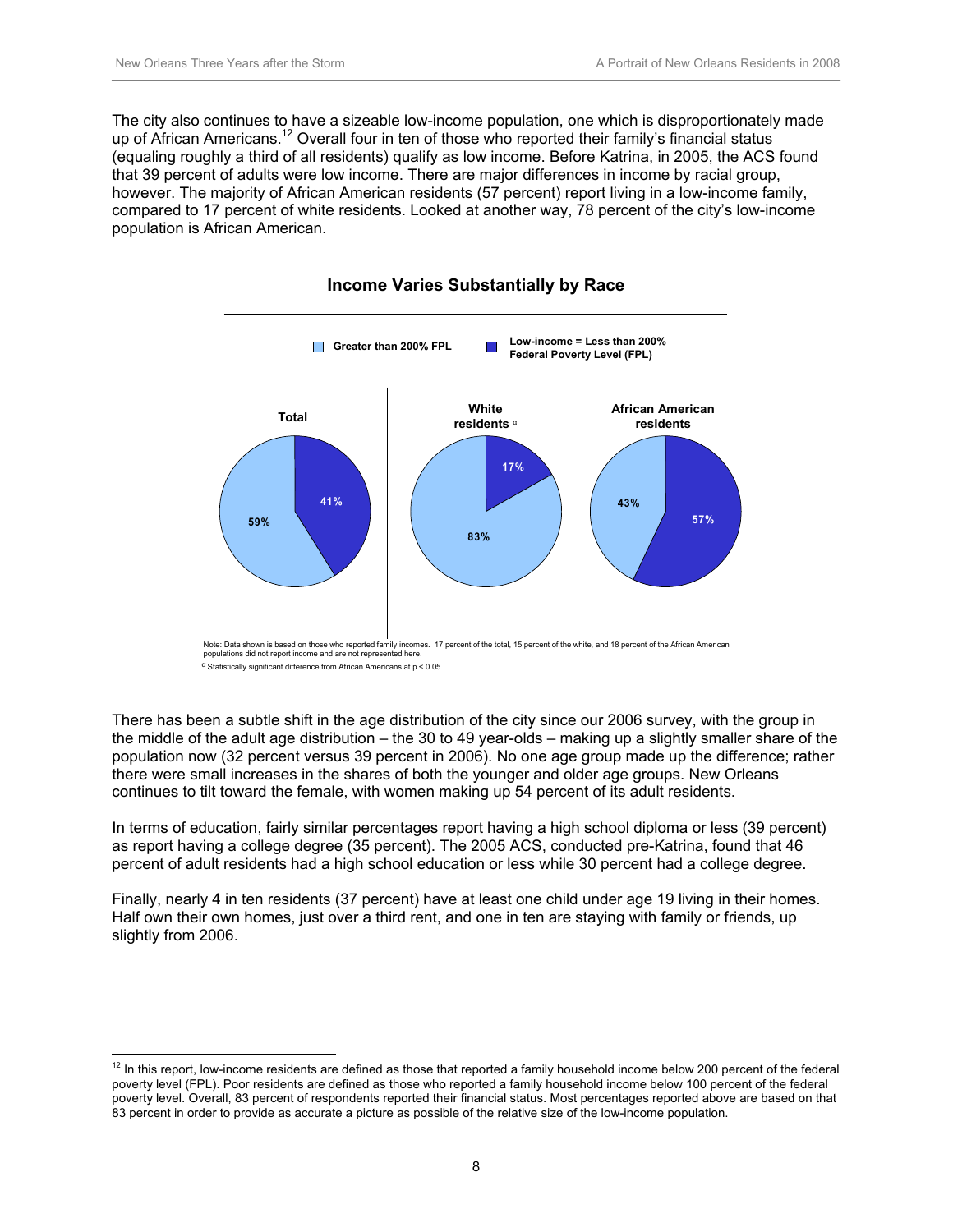# **RESIDENTS' VIEWS ON THE CITY AND ITS RECOVERY**

**going in the right direction or in the wrong direction?**

#### **Rating the official recovery process: Right direction, inadequate progress**

As was true in 2006, a narrow majority of New Orleans residents (56 percent) say that the rebuilding and recovery process is going in the right direction, a welcome verdict for those across the city who have toiled for nearly three years on tasks related to the massive project. At the same time, however, fully half of those living in the parish are dissatisfied with the *pace* of recovery. New Orleans is not becoming its better self quickly enough for this group. Among these are the one in ten residents overall who say they are actively "angry" about the rate of rebuilding, including similarly sized groups of white (15 percent) and African American residents (10 percent), women (11 percent) and men (11 percent), low income (12 percent) and higher income (13 percent) residents. On the other, more positive, side are 35 percent who would describe themselves as "satisfied but not enthusiastic," and 6 percent who feel enthused about the pace of recovery.



#### **Majority Still Believe Recovery Moving in Right Direction**

**Would you say that in general the recovery and rebuilding effort in the greater New Orleans area is** 

## **But Narrow Majority Dissatisfied with Pace of Rebuilding Efforts**

**How do you personally feel about the amount of progress that has been made in the recovery and rebuilding effort: would you say you are enthusiastic, satisfied but not enthusiastic, dissatisfied but not angry, or angry?**

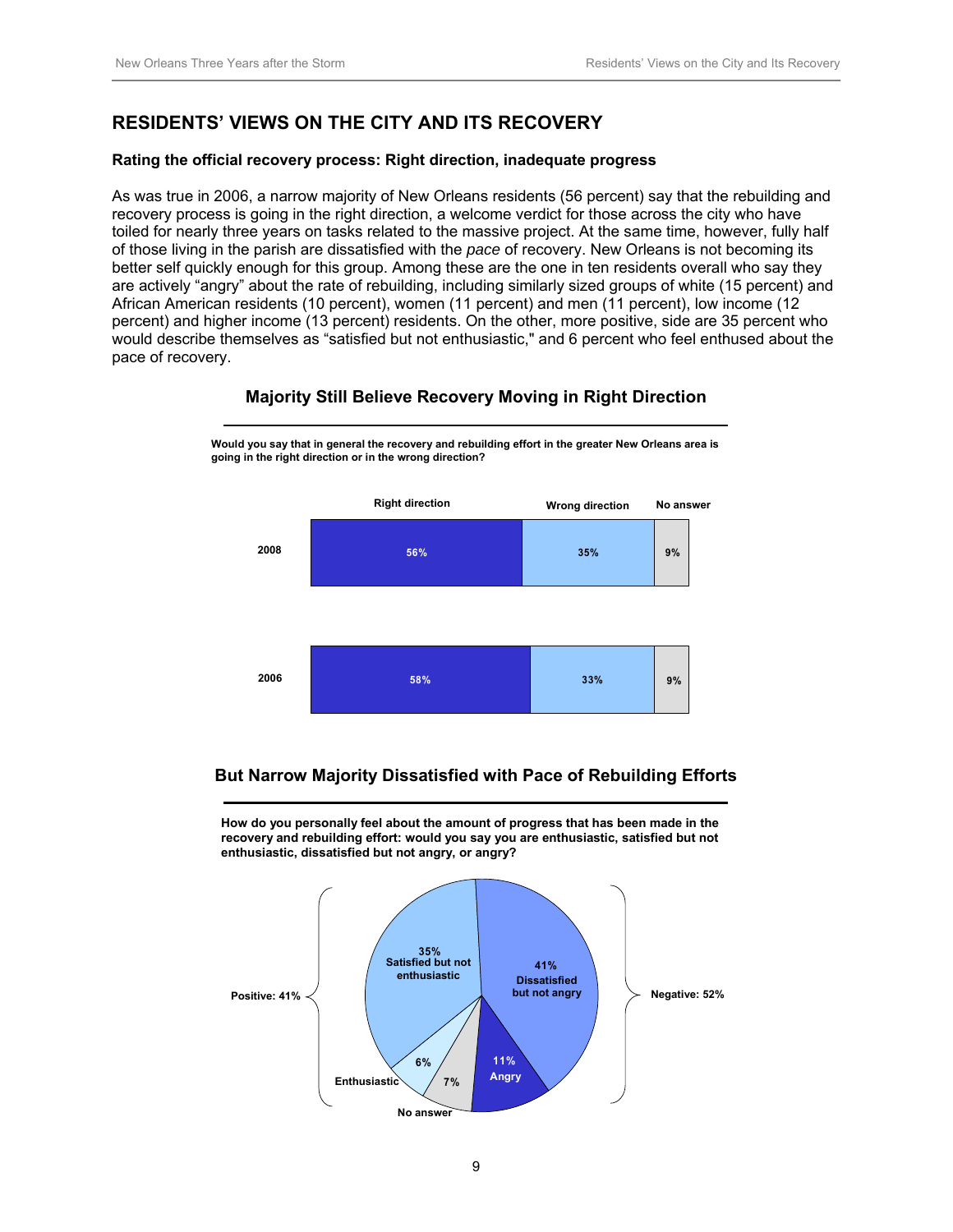The survey suggests this dissatisfaction with the pace of recovery is linked to a feeling that, on certain tough but high priority issues facing this urban area, progress is not meeting public expectations. As in 2006, storm protection and crime control top the list of priorities for city residents, each of which is named as "one of the top" priorities by more than six in ten residents. In the next tier are expanding access to medical services and strengthening the public school system, followed by housing and job-related issues. This ranking – in terms of the *relative* priority put on different issues – is similar for African American and white residents, though African Americans are more likely than whites to call a number of issues "top priorities," particularly housing and rebuilding destroyed neighborhoods.



#### **As in '06, Levee Repair and Crime Top Priority List**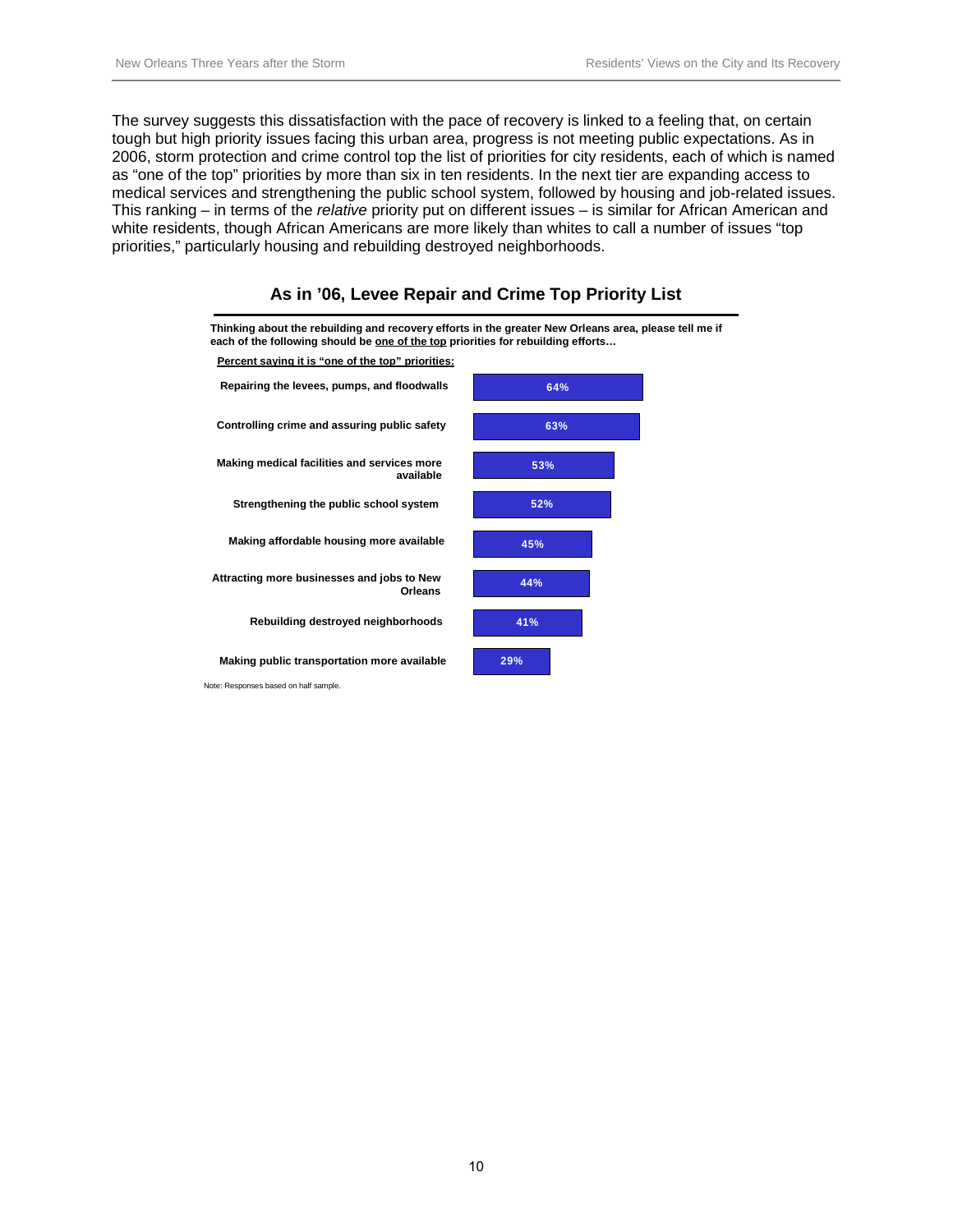If you look at progress ratings on the city's top four recovery issues, however, only on one do most residents say there has been at least "some" progress: storm protection. While six in ten say they see at least some progress on this vital issue, seven in ten say they see little or no progress on controlling crime and assuring public safety, a critical priority but also a historical problem for the city.

Of the other top two priorities – access to health care and strengthening public schools, again more than half say there has not been much progress (59 percent and 52 percent, respectively). On each of these, roughly four in ten residents say they see either "some" or "a lot" of progress. The findings on shortcomings in the health care system are bolstered by residents' persistent and widespread belief that there are not enough health care services currently available for uninsured and low-income residents. Nine in ten in New Orleans (89 percent) say this is the case, comparable to 2006. It's worth noting that some of the worst ratings are saved for the issue of affordable housing, where nearly three in four say there has been little progress.



#### **Residents See Progress on Levees, But Not on Housing and Crime**

Note: The percentage who did not give an answer is not shown. Based on a half sample.

Overall, then, on six of the eight issues on the 'recovery report card' more residents say they see little progress than see forward motion. On one topic, positive ratings significantly outstrip negative, and on one last issue (making public transportation more available), residents are evenly divided.

This is not to say that city has made no progress. Certain basic issues facing the public in 2006 are no longer major issues in 2008, and so are not included on the survey. They are goals achieved. One example is the task of getting basic services such as electricity and water functioning. This was a problem immediately after the storm, but by the time of our survey in the fall of 2006, 85 percent of Orleans Parish residents said they saw at least some progress there. As such, we did not include it again on our 2008 survey. The current survey does suggest progress in one related area: higher percentages now report having landline telephone service (from 68 percent in 2006 to 79 percent now) and access to the Internet at home (from 44 percent in 2006 to 64 percent now).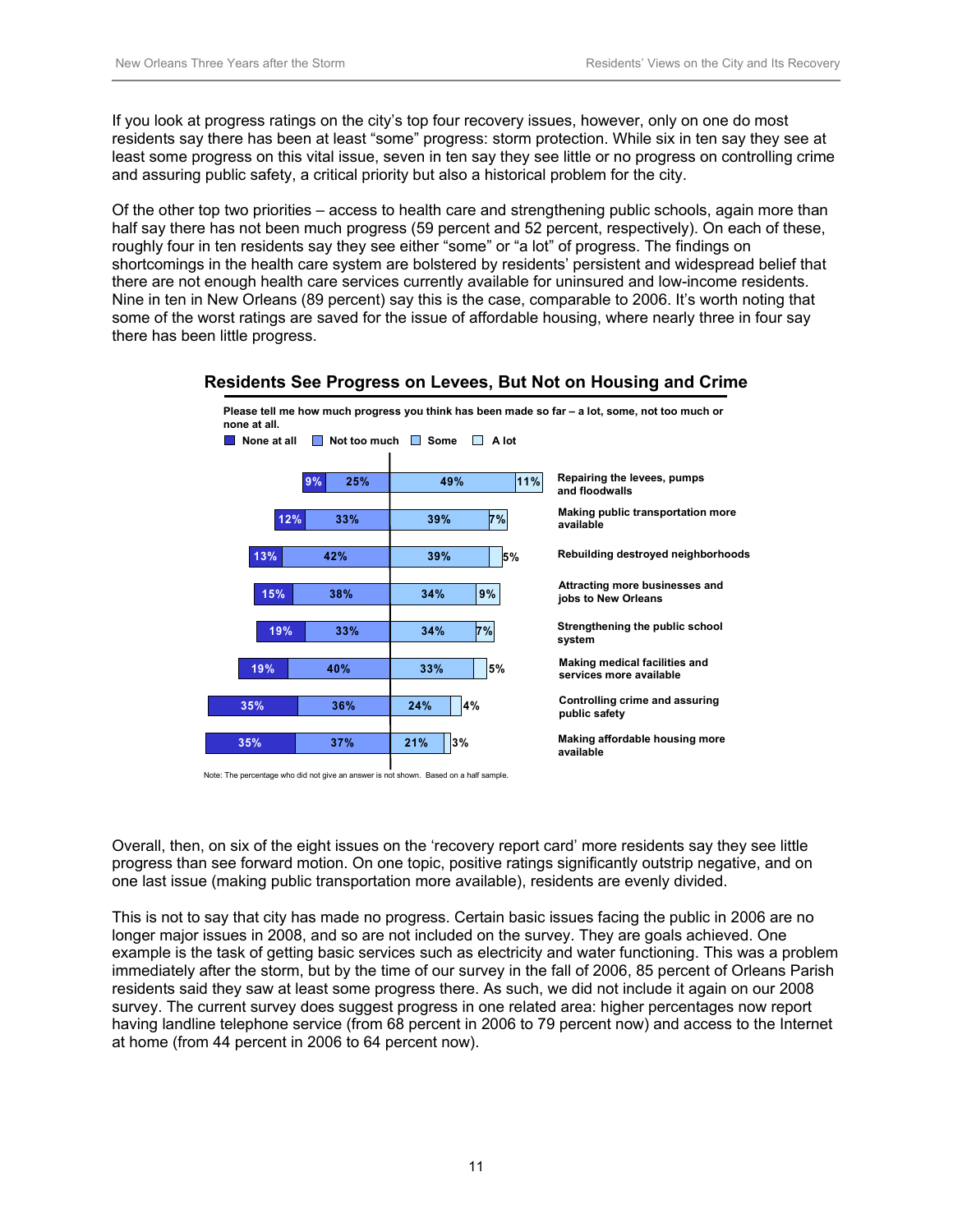#### **Opportunities in New Orleans currently seen as limited, though future more hopeful**

Perhaps as a result of their disappointment with the progress being made on many tough issues, New Orleans residents tilt to the negative when it comes to rating opportunities available in the city. In particular, more than half – 56 percent – say that it's a bad time for children to be growing up in New Orleans, an opinion that does not differ markedly between parents and non-parents. African American residents with children in their home are significantly more likely than white residents in a similar situation to say it is a bad time for children to be growing up in the city (60 versus 41 percent, respectively), and lower income households with children are more likely to see it as a bad time than those with higher incomes (63 versus 50 percent). This may be because those with more resources are less dependent on public services, such as schools.

### **Majority Say It's A Bad Time to Be Growing Up in NOLA**



**Generally speaking, do you think now is a good time or a bad time for children to be growing up in New Orleans?**

Those living in Orleans Parish are also pessimistic about the job and career opportunities in the city. Nearly two in three say that "good jobs are difficult to find." And nearly as many (61 percent) would rate New Orleans as "not so good" or "poor" when it comes to career opportunities for young people. These sentiments are likely to be in part specific to the particular challenges facing the city and in part a reflection of the wave of economic unease sweeping the nation in 2008.



#### **Residents Say Good Jobs, Careers Hard to Find**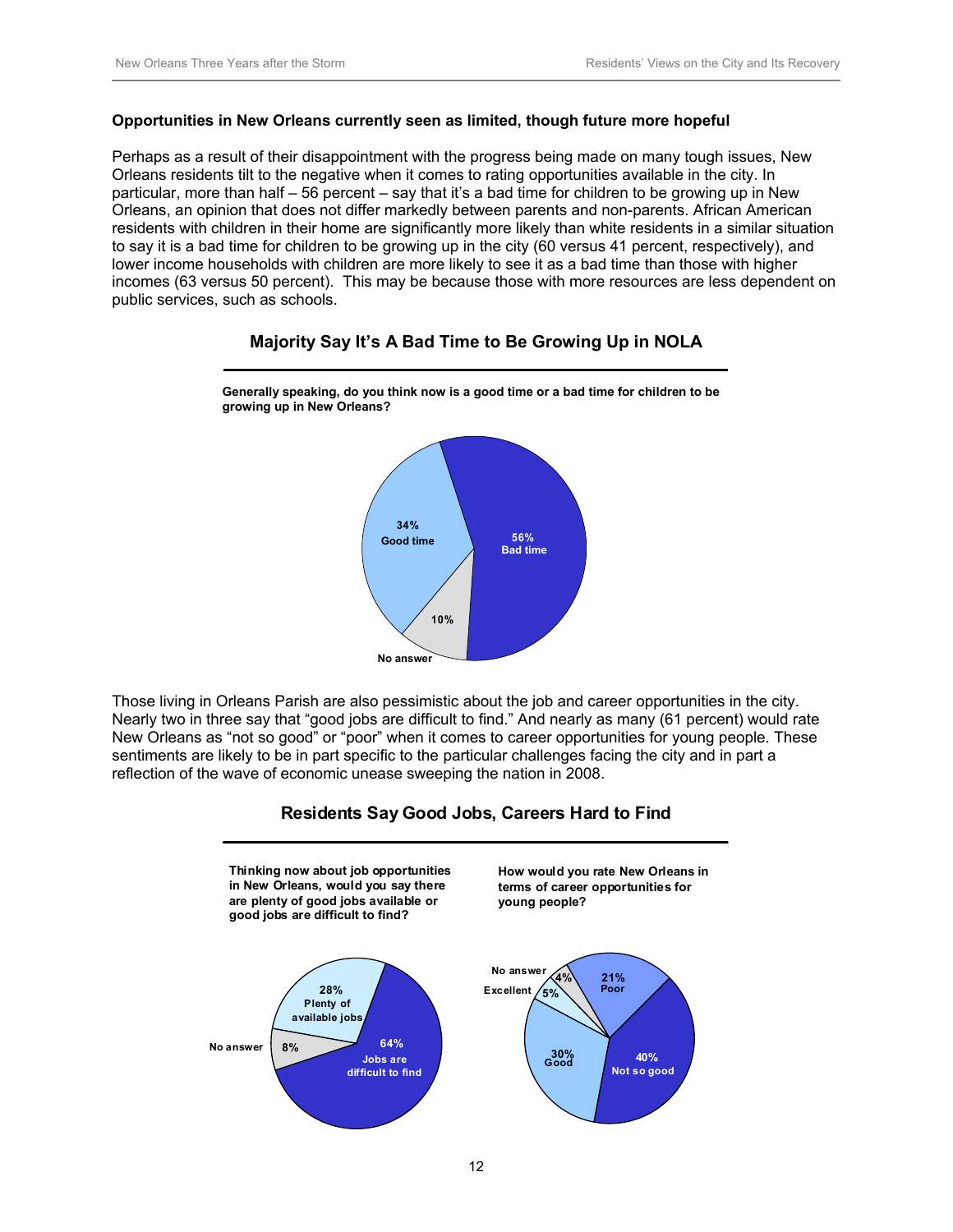In one of the survey's more disturbing findings, the proportion of residents who say they are considering moving from New Orleans has risen. In 2006, 12 percent of Orleans Parish residents told us they were "currently planning to move or seriously considering moving" from the area. In this 2008 survey, that proportion had risen to 22 percent. The decision to move is strongly related to age, with younger residents – nationally a more mobile group -- significantly more likely to say they are thinking about moving from the city (for example, 41 percent of those under age 30 are thinking about moving, compared to 10 percent of those aged 65 or older).



#### **Majority Still Do Not Plan to Move Away… But The Percent Considering Moving Has Increased**

<sup>α</sup> Statistically significant difference from 2006 at p < 0.05

One group whose stability means much to any city is its young professionals, and among this group, 31 percent say they are thinking about moving.<sup>13</sup> One possible reason: lack of roots in the area. This group is significantly more likely to have come to New Orleans since the storm (23 percent have compared to 8 percent of other residents). And one in five are students, a transient group in any city. Another possible reason: young professionals are no more likely than other residents to see the city as a place with ample career prospects for them. Six in ten give the city poor ratings on this front.

 $\overline{a}$  $13$  Young professionals are defined here as those aged 18-34 who have completed at least some college and are working full-time, part-time or are in school.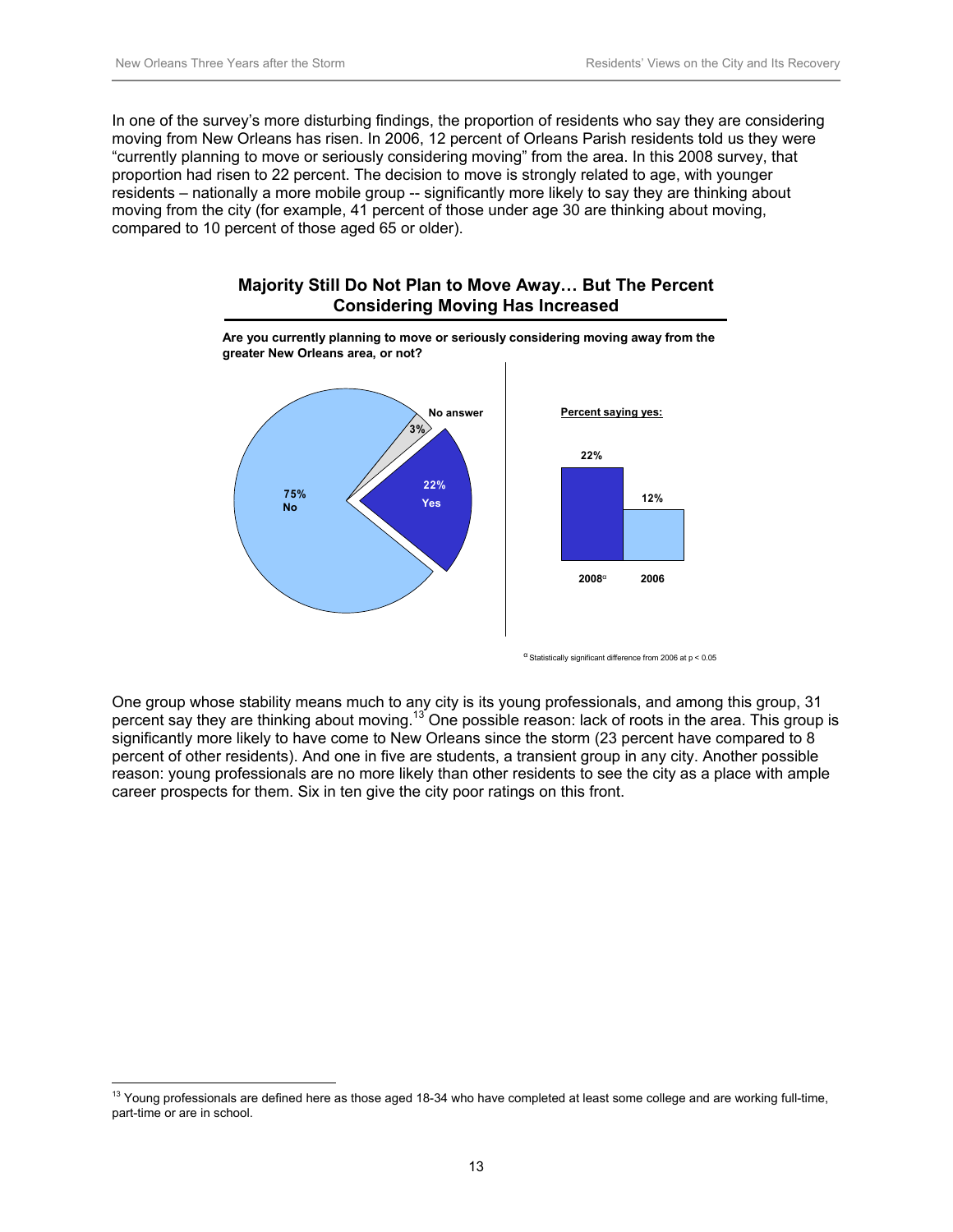Despite these downbeat findings, there is one solid bright spot to consider: there is still widespread optimism about New Orleans' future. Three in four – including equally large majorities of African American and white residents – seem to have hope that things will improve. This level of optimism has not faded over the past year and a half despite the increasing frustrations expressed by the populace.



### **Yet City Residents Remain Optimistic**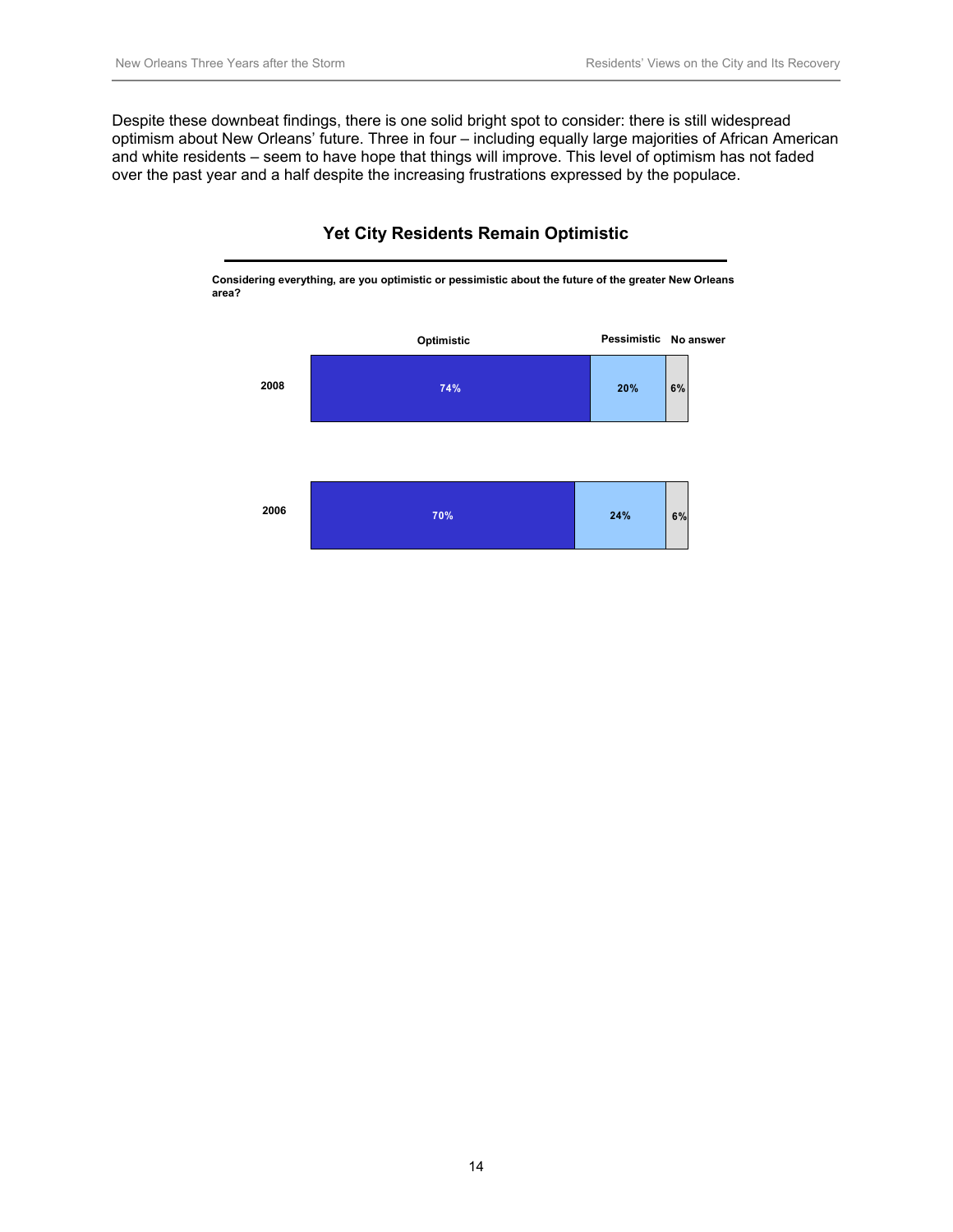$\overline{a}$ 

#### **Issues facing the city: Storm protection, yes, but also crime, housing, schools, and health care**

Asked in an open-ended question to volunteer their own view on "the single biggest problem facing New Orleans today," the top responses centered on crime. Crime has been a long-standing concern in New Orleans. A 2004 survey by the University of New Orleans Survey Research Center found crime to be the top issue on the minds of Orleans Parish voters, up significantly from  $2002<sup>14</sup>$  A recent analysis by the *Times-Picayune* found that per-capita crime rates are even higher now than in the years before Katrina, and that New Orleans had one of the highest murder rates in the country last year, making it no surprise that the issue continues to dominate.<sup>15</sup> Though crime is doubtless a top issue in many urban areas, it is not necessarily always the number one issue, as demonstrated by a recent survey of Washington D.C. residents which found that education outstripped crime as the top issue of concern in that city.<sup>1</sup>



#### **Residents' Views of Top Problems Facing New Orleans**

<sup>14</sup> University of New Orleans Survey Research Center. "2004 Quality of Life Survey," conducted March 22-April 1, 2004 among 400

registered voters in Orleans Parish. http://poli.uno.edu/unopoll/qolreport.doc<br>
<sup>15</sup> McCarthy, Brendan. "Violent Crime in N.O. Soaring, Maybe; TP Analysis Outpaces the Police Statistics," *The Times-Picayune*,<br>
February 18

The January 3-8, 2008 survey of 1,000 D.C. residents by the Washington Post asked about the biggest problem facing the District, "the one you want the mayor to work the hardest to solve," and found the largest majority mentioned education and schools (40 percent), with crime coming in second (26 percent). The District is in the process of overhauling its public school system. http://www.washingtonpost.com/wp-srv/metro/politics/district/fentyoneyear/011308dcpoll.html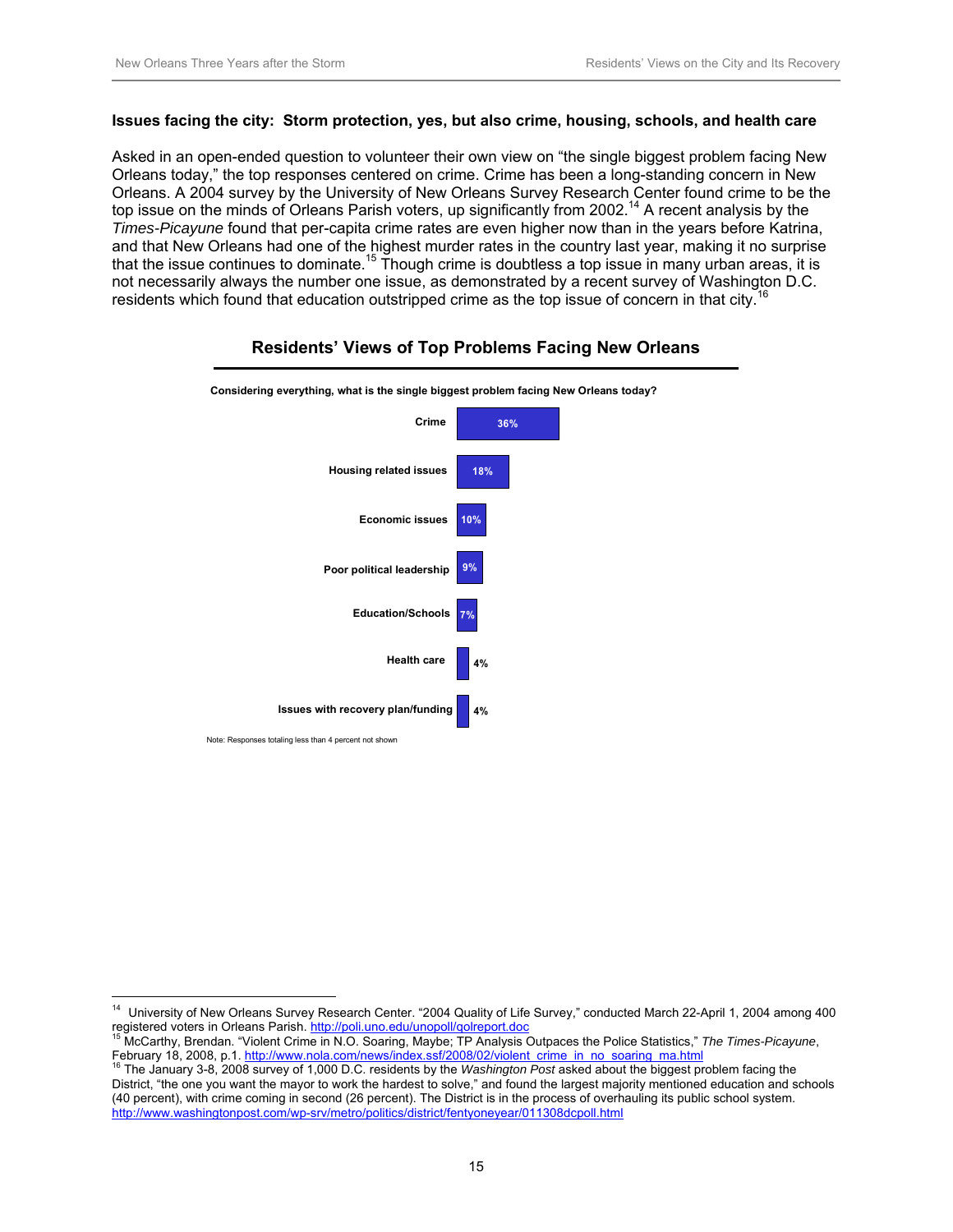The survey suggests views on public safety issues are decidedly mixed. Although a majority say they feel at least somewhat safe in their own neighborhoods (17 percent say they feel "very safe" and 54 percent "somewhat safe"), this feeling of relative security doesn't stop people from worrying about the issue. Roughly two in three city residents are at least somewhat worried about becoming the victim of a violent crime.

Residents also hold mixed views on the adequacy and effectiveness of the police presence in their neighborhoods. Roughly half of city dwellers (52 percent) report that their neighborhood has enough police presence, while nearly as many (47 percent) say their neighborhood does not. This latter division is remarkably consistent across socio-economic groups, with lower and upper income residents equally divided. Two in three residents (68 percent) said they have little confidence in the police's ability to protect them from violent crime.





Crime was followed by housing-related problems (18 percent) – clearly an issue in a city where so much of the housing stock was devastated by the storm and flooding and in which the price of housing has risen significantly – and then economic problems (mentioned by 10 percent) and problems with political leadership (9 percent).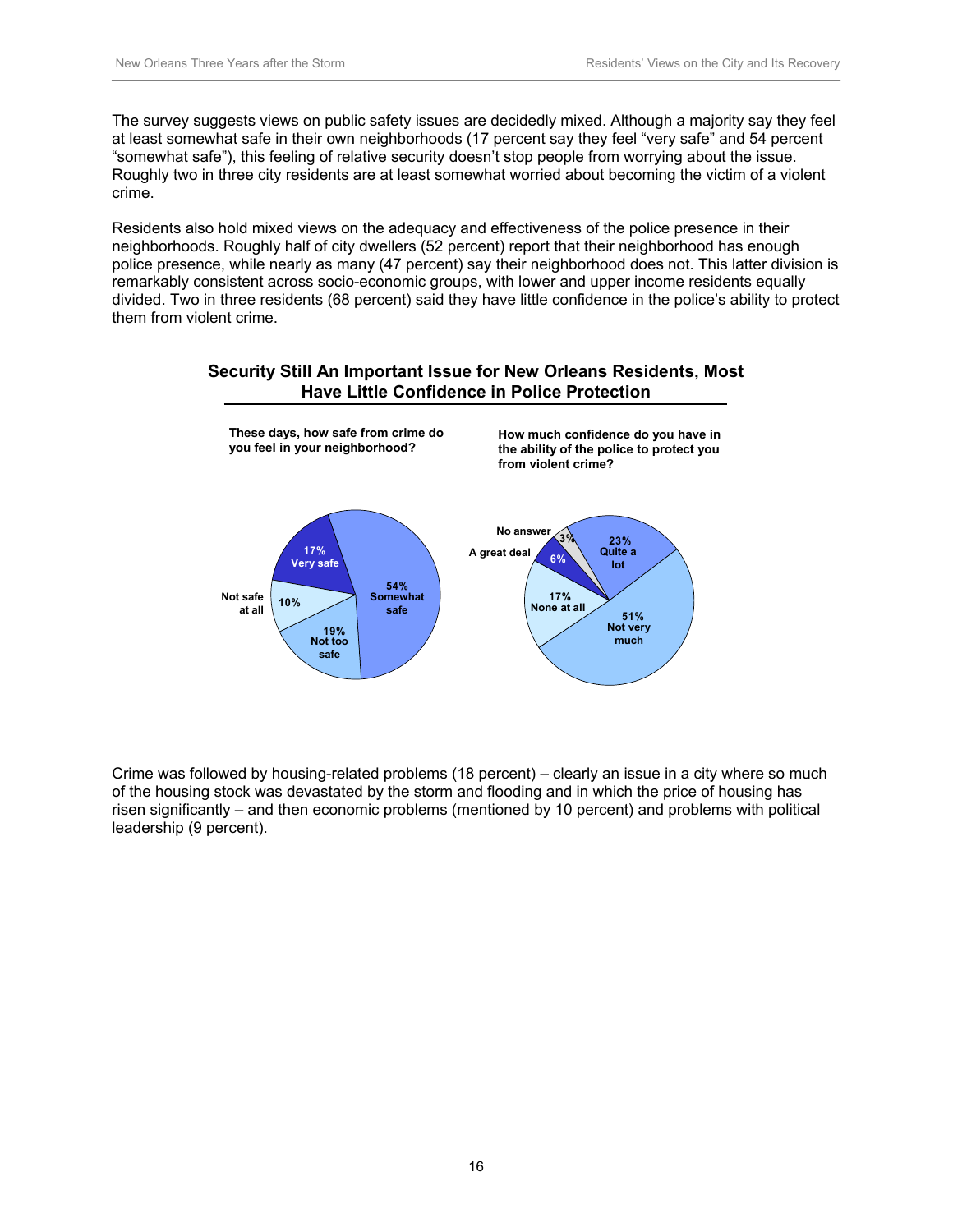$\overline{a}$ 

Schools also appear on residents' "top of the head" list of important challenges facing the city. In terms of public education, residents' opinions are mixed as to whether their neighborhood public schools are doing a better or worse job than before Katrina: Roughly equal proportions of residents say their neighborhood public schools are better (22 percent) as say they are worse (24 percent). A third say they are about the same. This may be one area where the high expectations that parents and guardians had for the "new" New Orleans – expectations fueled by promises made by policymakers, such as that there would be "a world-class quality system of public education in New Orleans" – might be working against views of progress, since it is also true that even before the storm reading and math scores regularly put New Orleans at the bottom of the rankings, and the public schools received very poor ratings from the populace.17 In many ways, these residents might also be comparing very different situations, as charter schools have become a prominent part of the post-Katrina educational landscape. Overall, public school enrollment has been on a roller coaster ride, with roughly 66,000 students enrolled in the fall of 2004, dropping down to just over 6,000 students in January of 2006, and now back at 32,887 this spring.<sup>18</sup>

#### **Opinion Divided on Progress in Schools**



**Would you say your neighborhood public schools are doing a better job than before Katrina, a worse job, or are they about the same?**

When those who are actually raising children are asked more specifically about their own children's school situation, the balance tilts toward the negative somewhat more. Asked to describe their child's current educational situation now compared to before Hurricane Katrina, more of those who lived in New Orleans before the storm describe the situation as worse now than describe it as better (28 percent vs. 19 percent). Four in ten describe the situation as basically the same.

African American households with children are more likely than whites to describe their children's school situation as having changed in some way. While six in ten whites say their children's school situation is about the same as before the storm, the majority of African Americans say their children's situation is either worse (32 percent) or better (22 percent). Given that nine in ten public school students were African American as of February 2008, it is likely that their opinions are more reflective of the public school experience.<sup>19</sup> Those who are lower income are also more likely than other residents to say their child's school situation is worse now than before the storm (36 percent say worse off, compared to 22 percent among other residents).

<sup>&</sup>lt;sup>17</sup> Gov. Kathleen Babineaux Blanco quoted: Purnick, Joyce. "Government Money Will Flow to Gulf Coast, but Will Fundamental Change Follow," *New York Times*, September 17, 2005. See also Mathews, Jay. "Charter Schools' Big Experiment; New Orleans' Post-Katrina Test May Offer Lessons for Ailing Systems," *The Washington Post,* June 9, 2008, p. A01. See also University of New Orleans Survey Research Center, "2004 Quality of Life Survey," conducted March 22-April 1, 2004 among 400 registered voters in

Orleans Parish. http://poli.uno.edu/unopoll/qolreport.doc 18 "Tracking Recovery of New Orleans and the Metro Area," *The New Orleans Index*. Brookings Institution/Greater New Orleans Community Data Center, April 16, 2008: 13 http://www.brookings.edu/reports/2007/08neworleansindex.aspx<br><sup>19</sup> "Tracking Recovery of New Orleans and the Metro Area," The New Orleans Index. Brookings Institution/Greater New Or

Community Data Center, April 16, 2008: 14 http://www.brookings.edu/reports/2007/08neworleansindex.aspx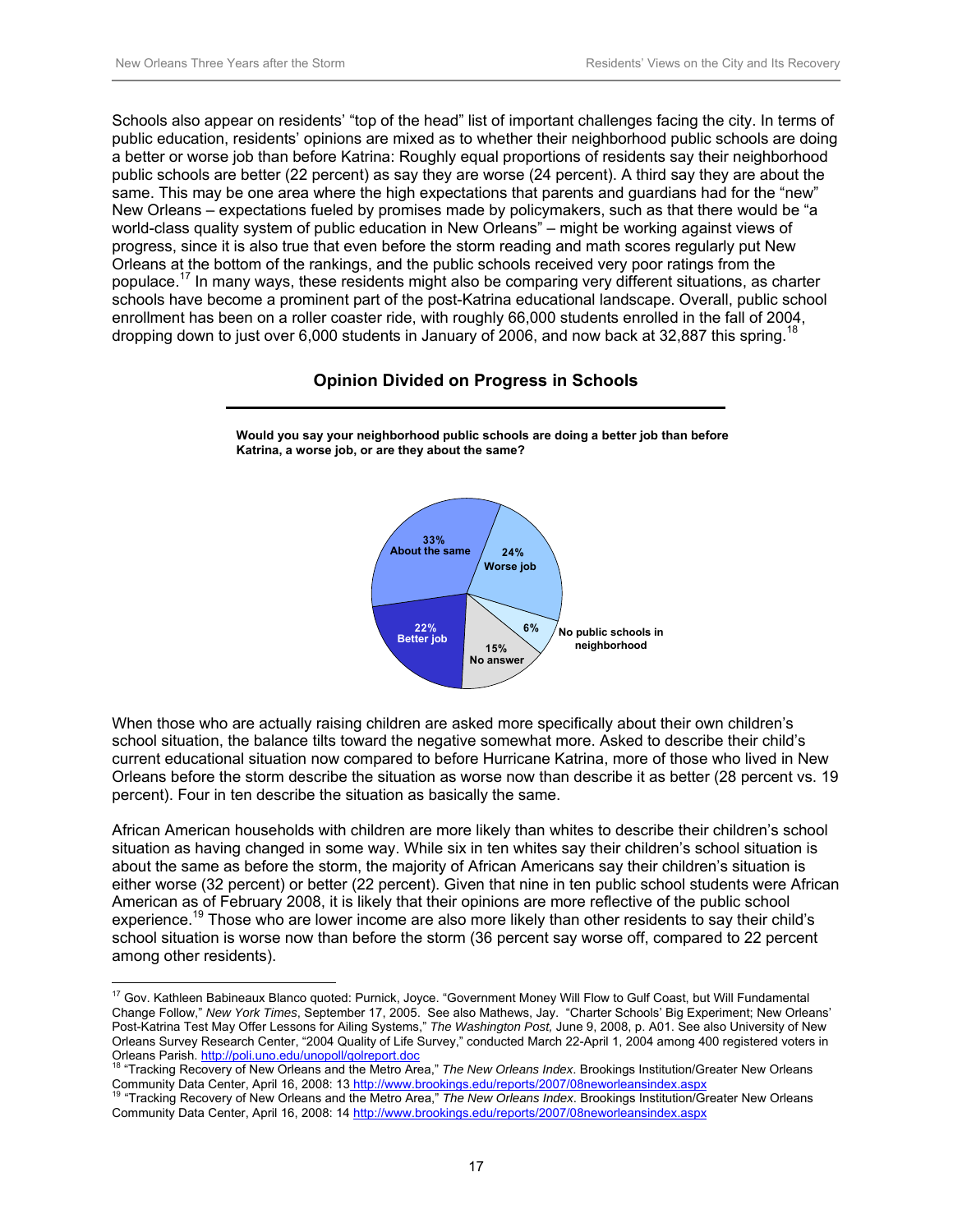$\overline{a}$ 

When it comes to the health care system, heavily damaged by the storm, residents place a high priority on a number of possible rebuilding projects.<sup>20</sup> Four in ten say building a new hospital to replace Charity – the major urban hospital that served many of the city's poor and uninsured residents but is now shut down – is the most important priority. But nearly as many say the main focus should be on expanding health coverage or bringing in more medical personnel. In short, several different methods of expanding services are currently welcomed by the city's population.

### **Replacing Charity Hospital and Expanding Health Insurance Top Priorities for Residents**

**Please tell me whether or not you think each of the following should be the most important priority for rebuilding New Orleans' health care system, very important, somewhat important, not too important for not at all important.**



 $^{20}$  For more information on the storm's impact on the healthcare delivery system, see special focus box "What happened to the New Orleans healthcare system?" later in this report.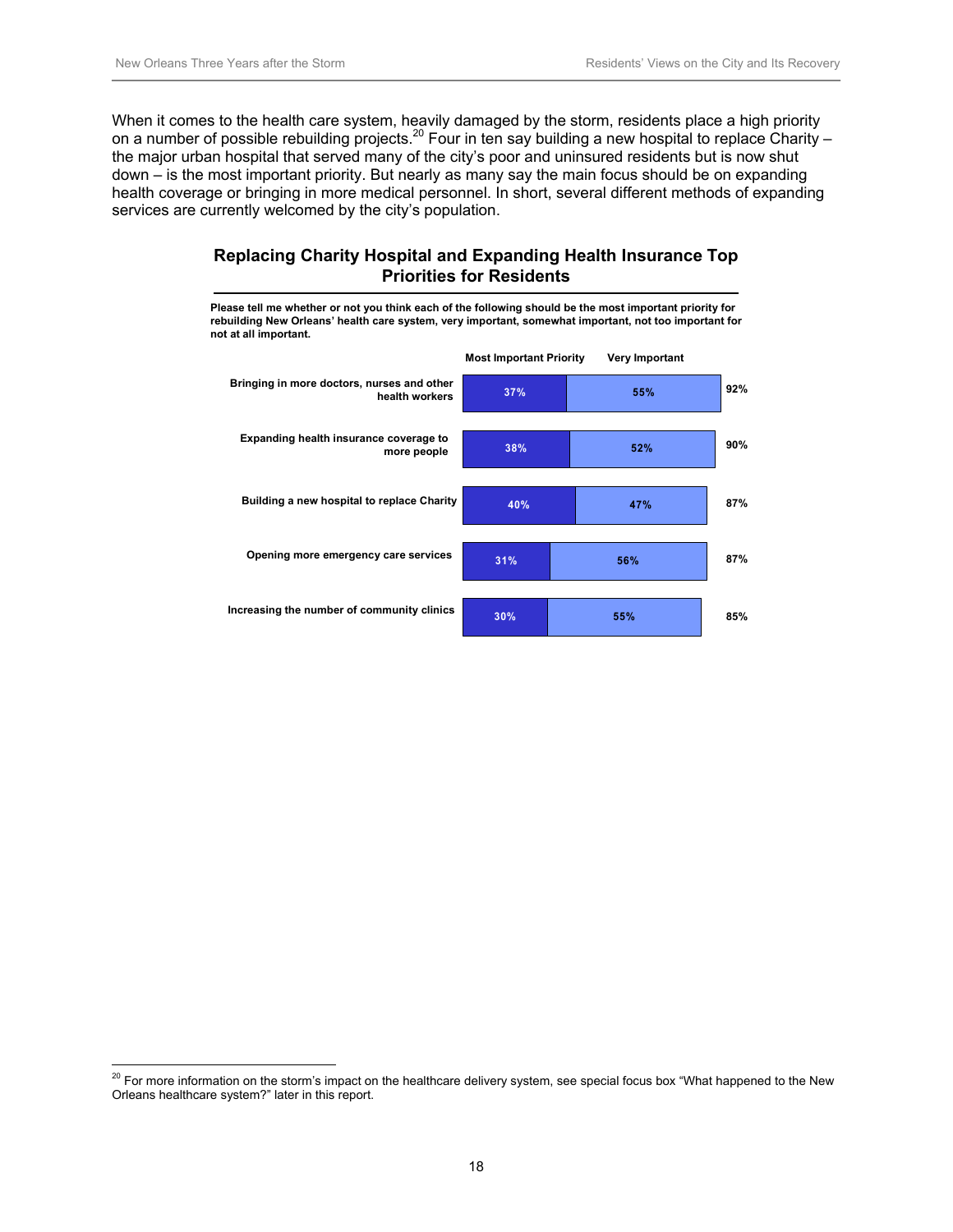#### **The hassle factor: Neighborhood-based services**

If there is one thing that may be sustaining city residents through this tough period, it is the city's churches and other places of worship. Asked to evaluate whether their post-Katrina neighborhoods had enough of the kinds of services many people look for in a city, residents were most satisfied with their opportunities for worship. Overall three in four say that they are content with the opportunities for worship available in their neighborhoods. A smaller majority of city dwellers (56 percent) say their neighborhood has enough places where they can eat out.





Note: The percentage who did not give an answer is not shown.

 $\overline{a}$ 

But there are other necessary tasks of daily life which might be difficult in certain parts of the city. Residents are divided as to whether their neighborhood has enough grocery stores – half say yes, half say no – though this obviously varies by location. For example, large majorities in Algiers and the Garden District say their neighborhood has enough places where they can buy groceries, while equally large majorities in Uptown and East Orleans report that their neighborhood does not.

Getting around the city may still be difficult for those who, for reasons of convenience or necessity, rely on bus service. Nearly half of city residents (47 percent) say their neighborhood doesn't have enough bus service, a share that rises to 61 percent among low income residents. Those who are most affected, of course, are the 20 percent of city residents who don't have a car. Among this group, 66 percent says their neighborhood does not have enough bus service.

The one area in which a clear majority are dissatisfied with their neighborhoods is in the availability of places for children to play outside. Overall, two in three citywide – and majorities in a variety of large neighborhoods across the city – say their area does not have enough outdoor options for youth.<sup>21</sup>

 $^{21}$  Each neighborhood was represented in the survey with the number of interviews proportional to its size in the city's population. So, though all neighborhoods are represented in the survey, we are only able to break out the largest neighborhoods for individual analysis. These include Algiers, the Garden District, Uptown, Midcity, and East Orleans.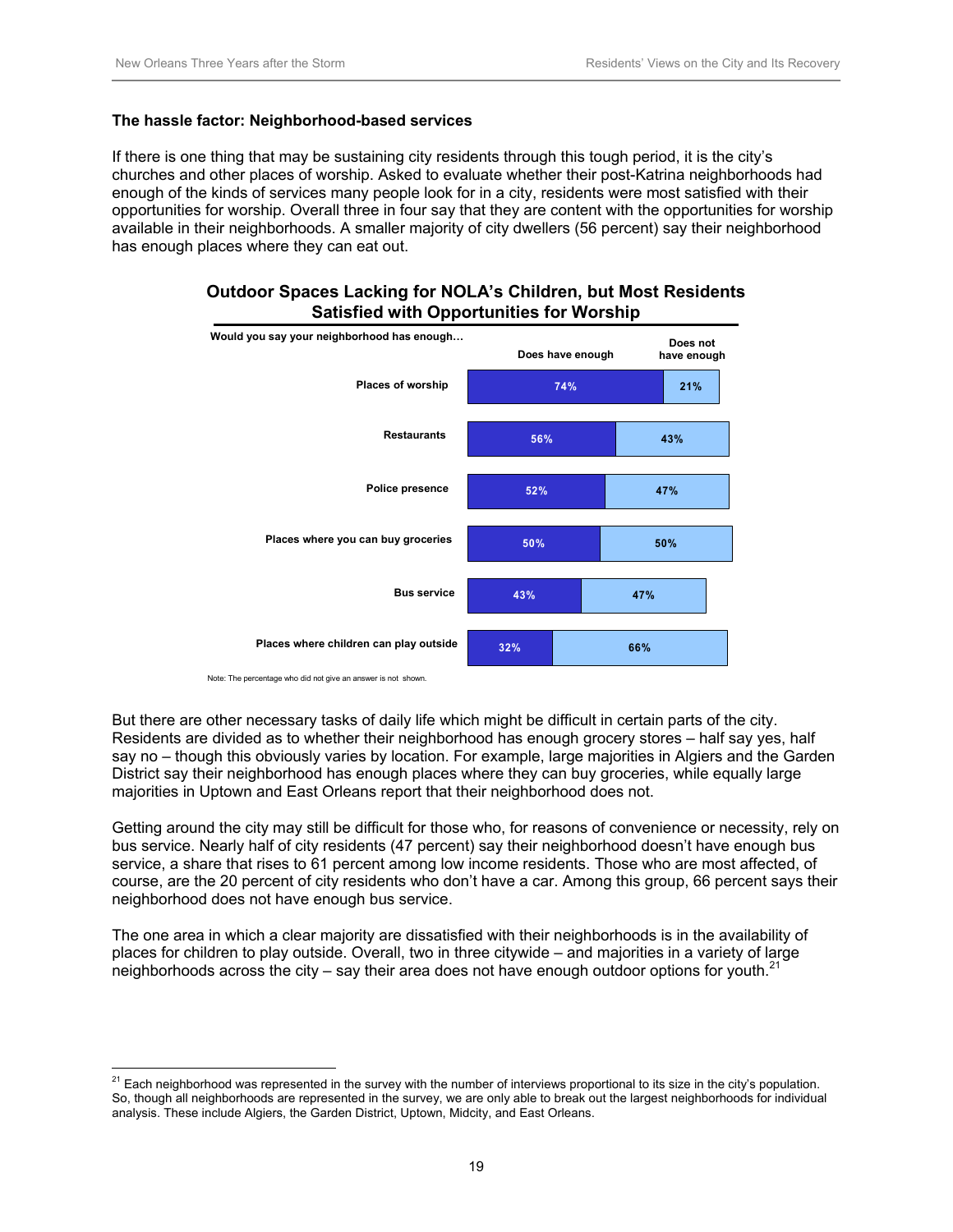#### **Federal help with recovery falls short; City feels forgotten by nation and its leaders**

In many ways, New Orleans residents seem to feel that their nation has let them down in a time of need. They feel ignored by their elected leaders in Washington, underwhelmed by the financial help provided by the federal government, and forgotten by their fellow Americans. They feel ill-served by insurance companies, and have mixed reviews of the way the national media has covered their attempts at recovery. They believe that political corruption, a problem before the storm, continues to be rampant in the city itself. Across a range of public and private organizations, then, many city residents feel disappointed.

Overall, six in ten say they do not think the rebuilding of New Orleans is a priority for Congress and the president, unchanged from the majority who believed this in 2006. An even larger majority (65 percent) say they believe "most Americans have forgotten about the challenges facing New Orleans.



#### **Continued Feelings That Washington Doesn't Care**

Note: The percentage who did not give an answer is not shown.

## **Most Feel Americans Have Forgotten New Orleans**

**Do you think most Americans are still aware that New Orleans has not fully recovered from Katrina, or do you think most Americans have forgotten about the challenges facing New Orleans?**

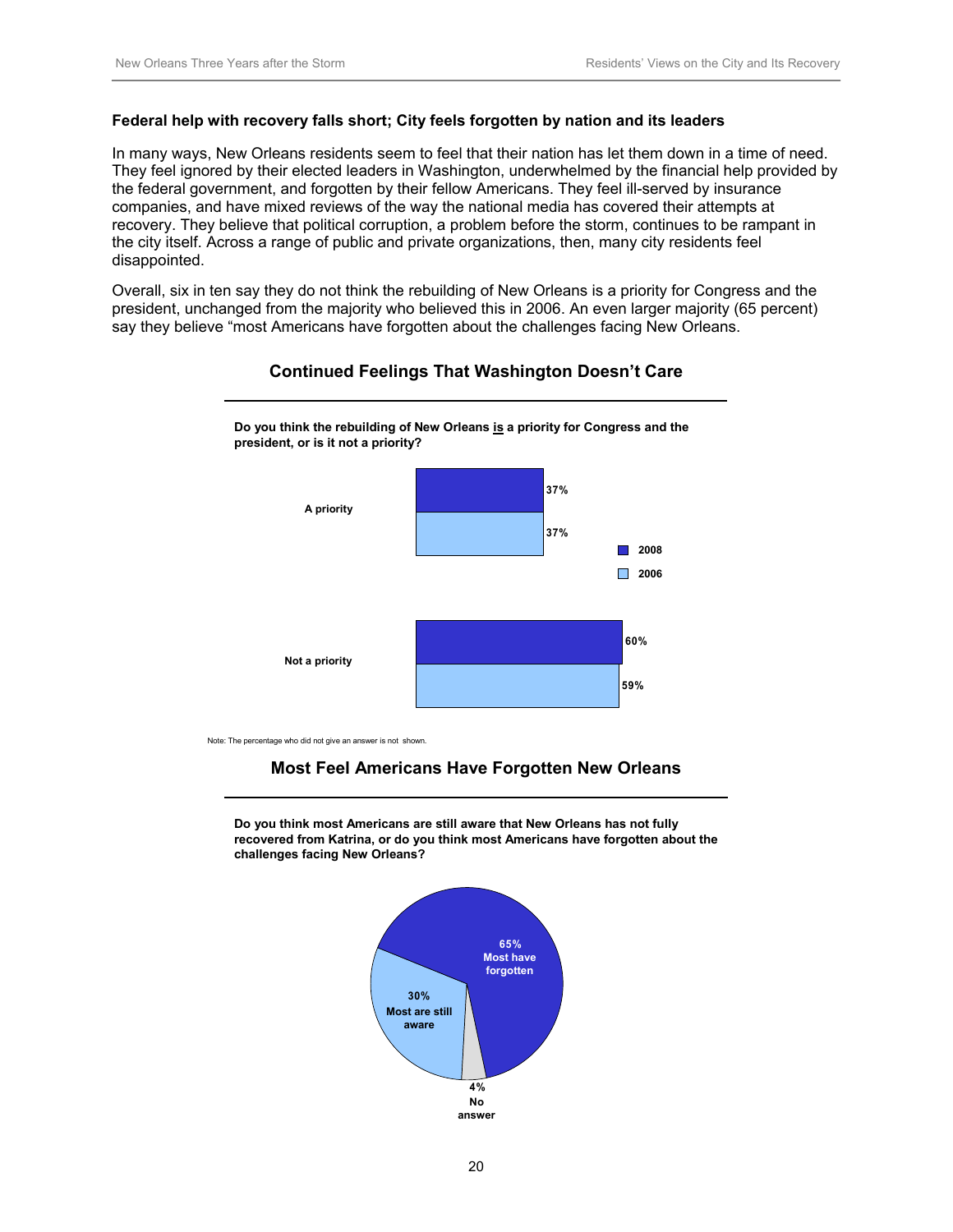A significant majority are also disappointed by the federal government in general. Three in four say the federal government has not provided enough money and other support to the city. To some extent this may reflect the fact that many funds that have been designated for recovery have not been distributed. As of the spring, for example, nearly all of the \$6.6 billion designated for infrastructure repair by the Federal Emergency Management Agency (FEMA) had been disbursed to Louisiana, but only 35 percent of the funds allocated to New Orleans proper had reached the parish. $<sup>2</sup>$ </sup>



**Federal Support to New Orleans Viewed As Inadequate, Misspent**

But blame is spread around: seven in ten say that the federal dollars that *have* been provided for hurricane recovery have been "mostly misspent." This dovetails with a nearly unanimous view that New Orleans has a problem with political corruption, a view that almost certainly predates the storm (the state's ethical reputation figured prominently in Louisiana's last gubernatorial campaign.)<sup>23</sup> Nearly nine in ten (86 percent) say that the city has at least a "somewhat serious" problem with political corruption, and six in ten (58 percent) would call that problem "very serious."

## **Political Corruption Seen as Serious Problem In New Orleans**





 $\overline{a}$ 22 "Tracking Recovery of New Orleans and the Metro Area," *The New Orleans Index*. Brookings Institution/Greater New Orleans Community Data Center April 16, 2008: 9 http://www.brookings.edu/reports/2007/08neworleansindex.aspx <sup>23</sup> See, for example: "La. Winner Vows to Restore Ethics," *Chicago Tribune*, October 22, 2007.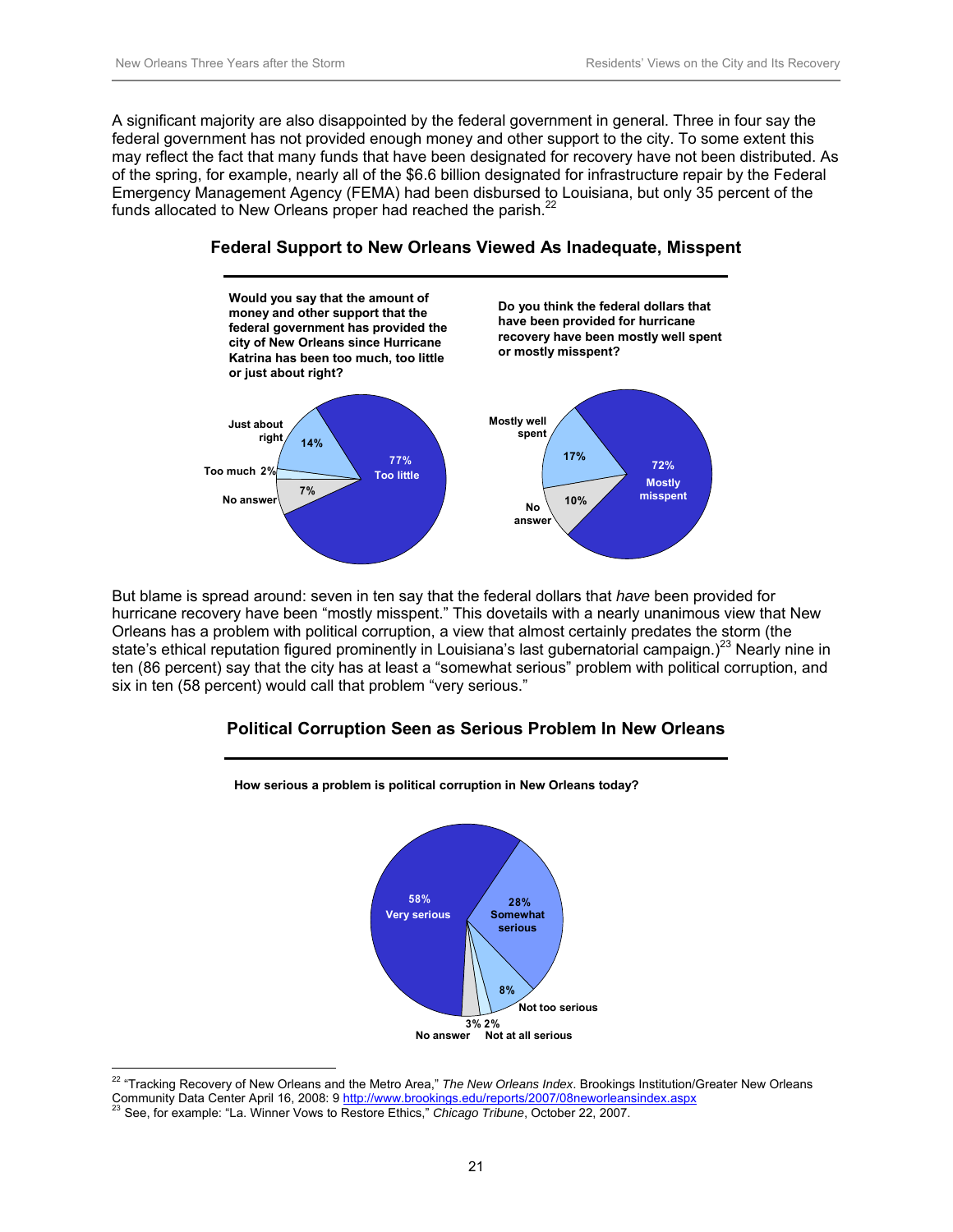$\overline{a}$ 

Other players also come in for critique in the survey. A large majority of New Orleans residents – 81 percent – give insurers low ratings for the way they responded to the needs of the population. Only 15 percent would rate their performance as "excellent" or "good." Much of this dissatisfaction likely stems from the fact that homeowner's policies do not cover flood damage, which is available separately through the heavily-subsidized National Flood Insurance Program, overseen by FEMA. Despite this subsidy, only two thirds of single-family homes in New Orleans were covered by flood insurance before Katrina, leaving many homeowners without coverage for their flood-related losses.<sup>24</sup>

### **New Orleans Residents Say Insurance Companies Did Not Respond Well to Their Needs**



**How would you rate the way insurance companies have responded to the needs of people in New Orleans?**

 $^{24}$  Meitrodt, Jeffrey and Rebecca Mowbray, "After Katrina, pundits criticized New Orleans claiming too many residents had no flood coverage. In fact, few communities were better covered." *The Times-Picayune,* March 19, 2006.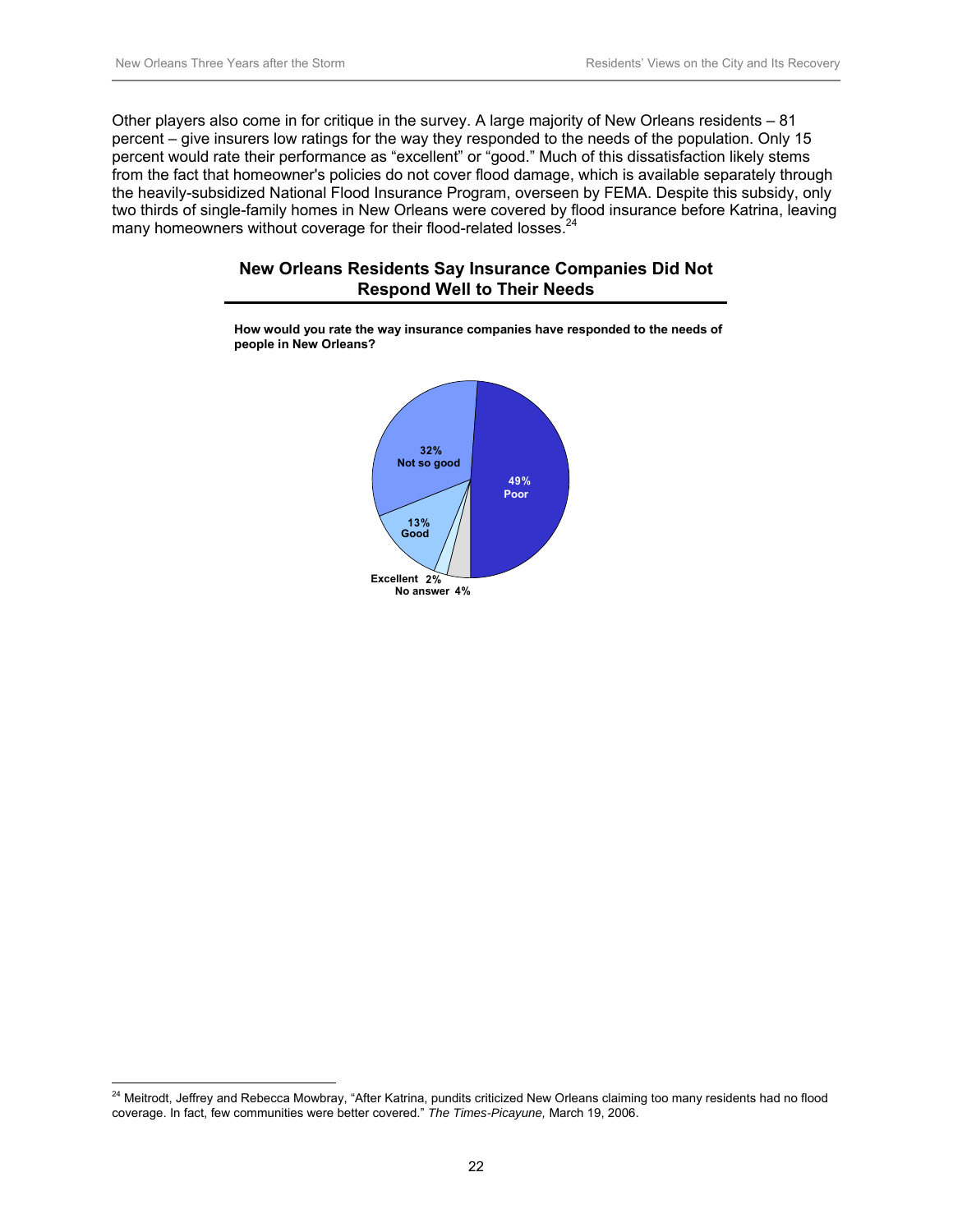The one player rated in the survey that seems to have fulfilled or exceeded expectations is the local media. Overall, three in four city residents give the local media good marks for their coverage of the recovery process. Residents are less impressed with the national media's coverage of the situation: 51 percent say they national media has done an excellent or good job, while nearly as many – 45 percent – would rate their job as not so good or poor. To some extent these ratings may reflect the different roles played by the two forms of media, with local outlets appropriately playing a much bigger part in providing residents specific information to help them through the recovery process (i.e., where they could go to receive help with a variety of problems), while the job of the national media might be seen as continuing to keep the country informed as to the progress of the rebuilding process.

### **Local News Gets Higher Marks Than National News for Covering Rebuilding Effort**



Note: The percentage who did not give an answer is not shown.

#### **Immigration, diversity, and race relations in New Orleans**

 $\overline{a}$ 

New Orleans is known for many things, but prominent among them is its racial and ethnic diversity and the strength of its African American community. The conventional wisdom is that this diversity was enhanced by a large influx of Latinos in the wake of the hurricane and flooding, an event which led to  $\alpha$  local coverage of race relations.<sup>25</sup> To that end, issues of race relations have to some extent been a recurring subtext of the recovery effort.

The current survey finds that a well of support for the city's diversity, along with a welcoming attitude toward its new immigrant workers, exists alongside concerns that income, and to a lesser extent race, keep residents apart from each other in ways that are problematic. At the same time, however, there are signs that race relations have improved over the past year and a half.

 $^{25}$  Note we did not find that the overall percentage of Latinos in the population was substantially different than it was pre-Katrina. According to the Greater New Orleans Community Data Center, neither did the Census Bureau's 2006 American Community Survey. http://www.gnocdc.org/FAQ/latinos.html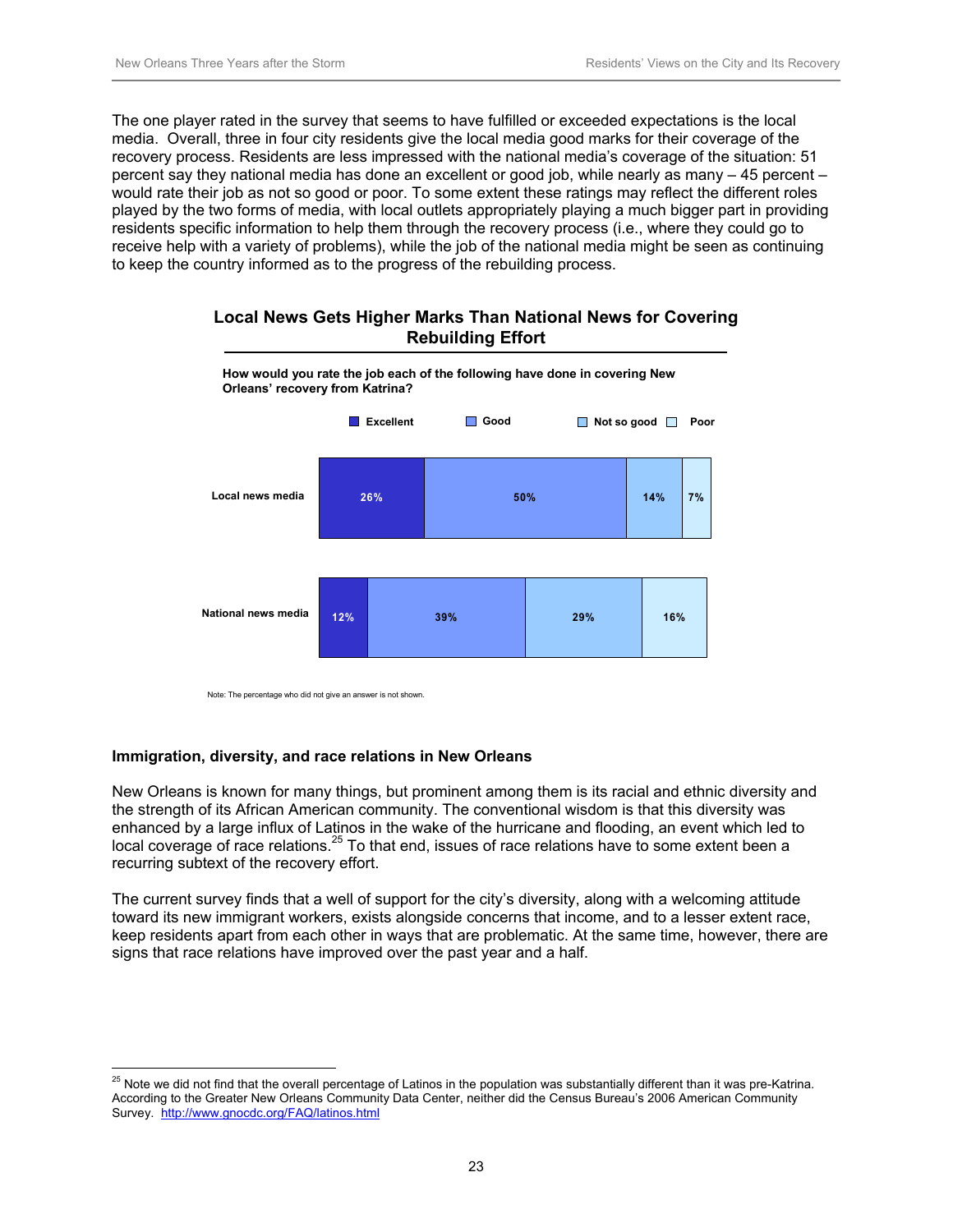First off, despite a high-pitched national debate over immigration policy, nearly six in ten say that the growing number of immigrant workers in general has been "good for New Orleans," a more positive result than has been found in at least one national survey, possibly driven by the fact that the city's labor shortage means there is less competition for jobs.<sup>26</sup> An even larger percentage – three in four residents – say that, in general, the diversity of racial and ethnic groups in the city is good for New Orleans. Again, many fewer – 16 percent – say that diversity is bad.



## **Immigrant Workers Perceived as Generally Good For New Orleans**

## **Most See New Orleans' Diversity as Good for City**

**Do you see New Orleans' diversity in terms of having many different racial and ethnic groups as generally good for the city or generally bad for the city?**



 $\overline{a}$  $^{26}$  For example, a Washington Post/ABC News survey, conducted December 7-11, 2006 among 1,005 adults, found that 29 percent of adults nationwide said "newly arrived immigrants from other countries" have been good for their community.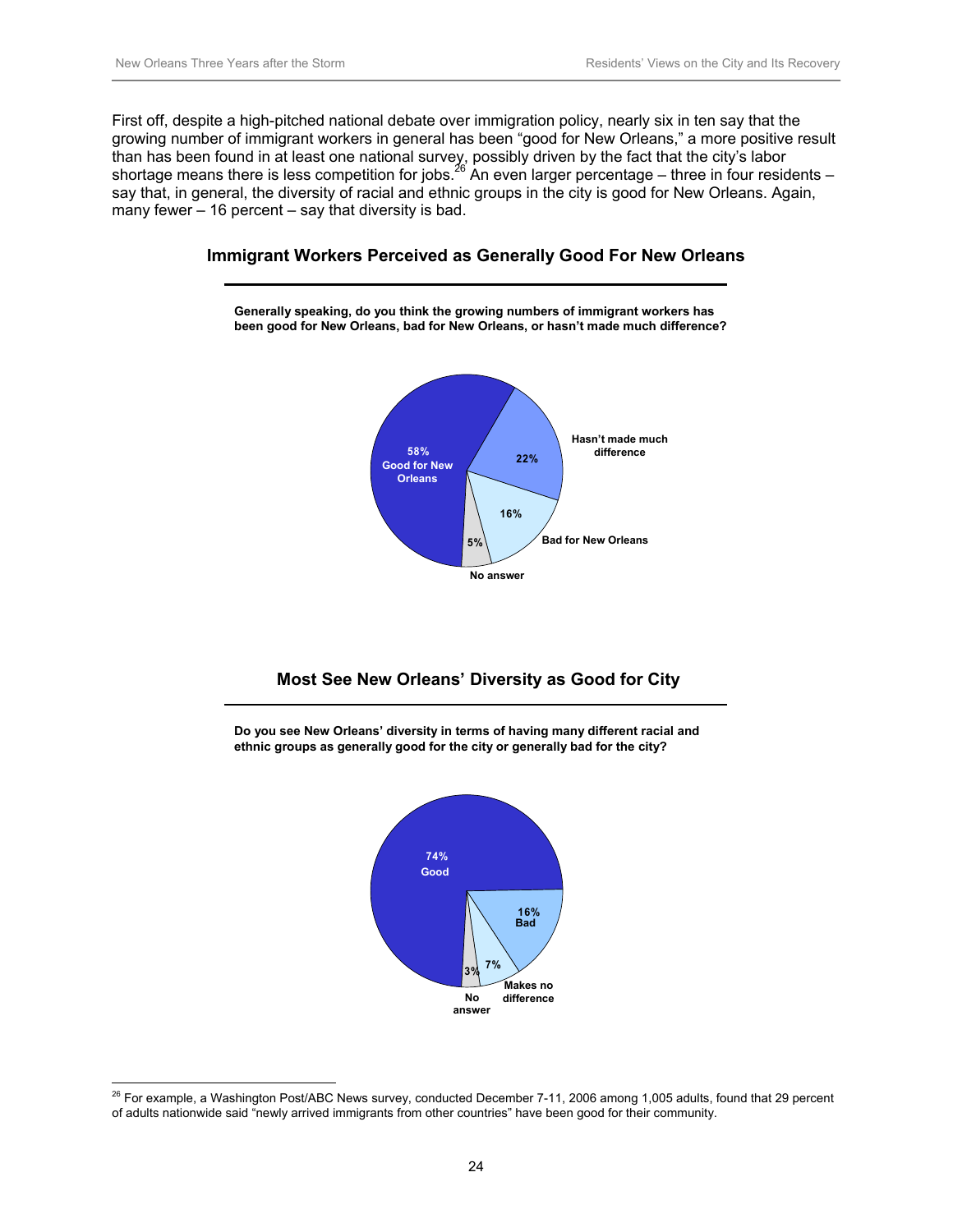That said, a large majority also demur from describing the people of New Orleans as "mainly unified" in favor of describing them as "mainly divided by things like race or income" (overall, 70 percent see the city as divided, vs. 24 percent who see it as unified). Among those who see the city as divided, most also say that this is a problem.

Asked whether it is race or income which is the bigger divider, significantly more say it is the divide between rich and poor which is the problem (33 percent) than say it is race alone that causes the fracture (15 percent). Roughly two in ten see both as causing divisions.



#### **Most Believe New Orleans Divided by Race and Income Levels**

\*Voluntary response Note: The percentage who did not give an answer is not shown.

The survey suggests that race relations in the city may be improving. This year, the percentage who said race relations are "worse [than] they were before Hurricane Katrina" dropped 9 percentage points from 2006. There was an equivalently sized bump in the percentage who see things as better or about the same.

#### **Some Improvement in Reports of Race Relations**



Note: The percentage who did not give an answer is not shown.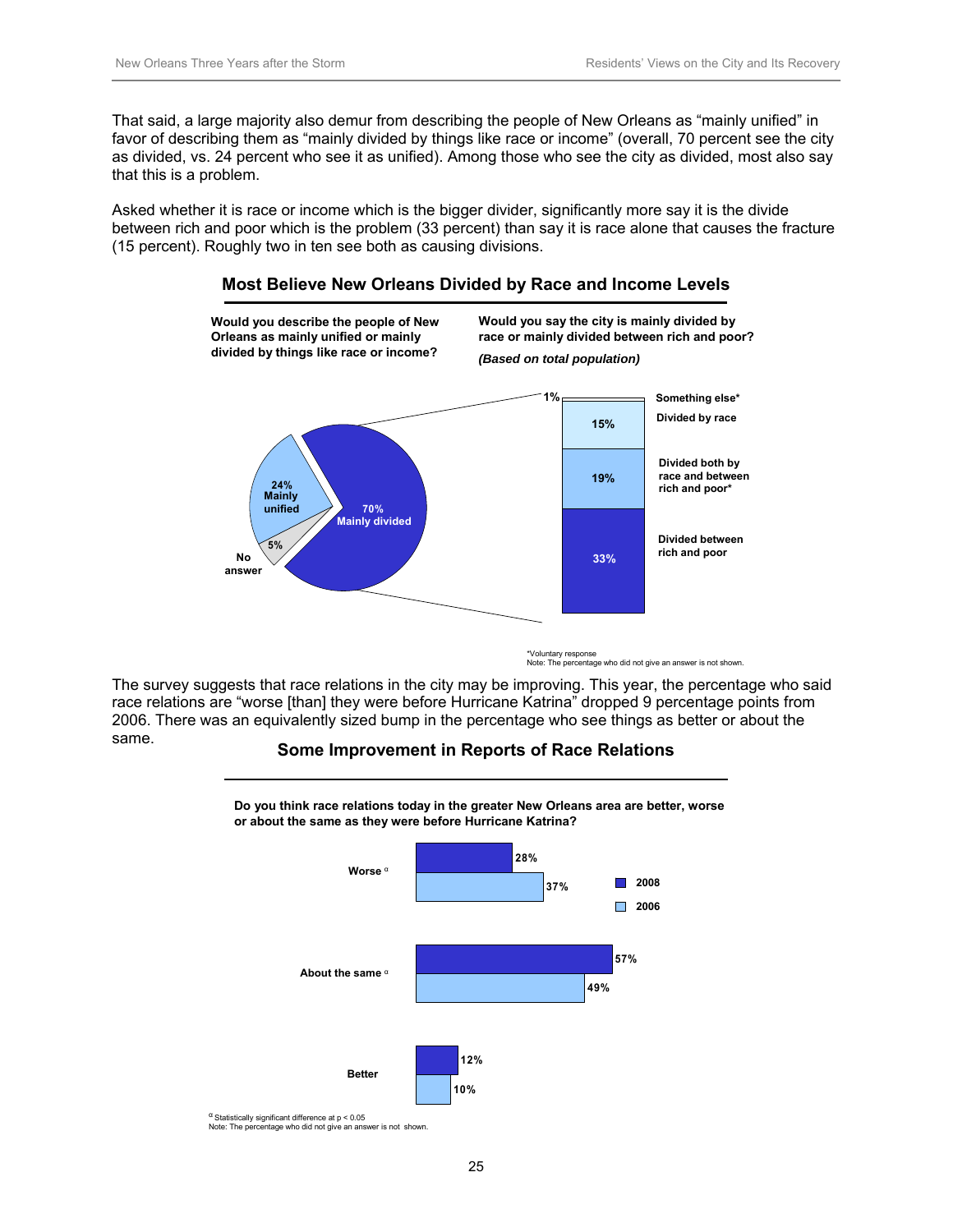When it comes to the role of race in the rebuilding process, a plurality of residents (46 percent) believe African Americans and whites are receiving equal treatment in the recovery effort. But just over a third (36 percent) believe that African Americans receive worse treatment. Only 8 percent believe they get better treatment.





Not surprisingly, there are substantial differences in views between African Americans and whites on this question, with the former more likely to see disparate treatment. Specifically, nearly half of African Americans – 46 percent – say they believe African Americans are getting worse treatment, compared to 25 percent of whites who say the same thing. The silver lining here: the percentage of African Americans who feel the recovery process is racially biased has declined from 2006, dropping from a majority of 55 percent to the current 46 percent.

#### **But Somewhat Fewer African Americans See Bias Now Compared to 2006**



**Do you feel that African Americans in the greater New Orleans area are being given better, worse or about the same treatment and opportunities in the rebuilding process as whites?**

<sup>a</sup> Statistically significant difference from African Americans in 2006 at p < 0.05

 $\alpha$  Statistically significant difference from whites at  $p < 0.05$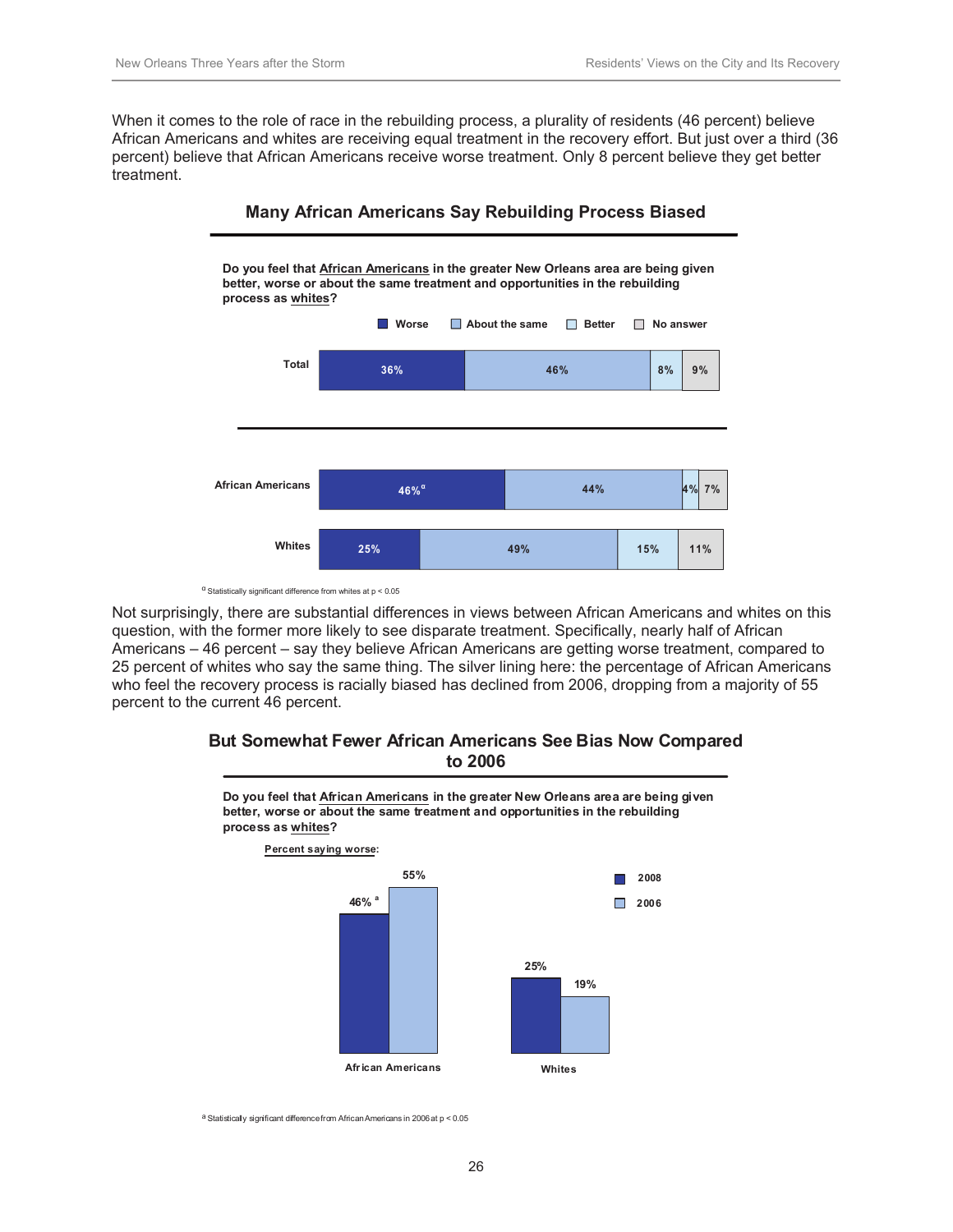## **STORM SURVIVORS: RECOVERY ON A PERSONAL LEVEL**

Outsiders who think a three-year old storm – even one of this magnitude – must be ancient history haven't spoken to anyone in New Orleans lately. Roughly three quarters of New Orleans' population was affected by flooding, and when all was said and done, the city's population was halved a year after the storm.<sup>27</sup> Analyses have shown that African Americans in the city were disproportionately affected by the disaster, making up 73 percent of the parish's affected population.<sup>28</sup> According to a study done by Brown University sociologist John R. Logan, "almost all of the [New Orleans] neighborhoods that were in the range of 75-100 percent black at the time of Census 2000 were damaged." In his words, African Americans as well as poor residents had "greater odds of being in harm's way."<sup>29</sup>

Despite the fact that more than a year has passed since we last surveyed the city's residents, and that nearly three years have passed since the devastating storm swept out of the city, the survey finds the storm-related personal disruption we found in 2006 is relatively unabated in 2008. It also finds that quality of life ratings overall remain depressed.

The large majority of city residents – nine in ten – lived in New Orleans at the time the storm hit, making the city largely a population of Katrina survivors. However, fully four in ten (41 percent) of these survivors currently describe their own personal situation as still at least somewhat disrupted by the storm, not a great improvement on the 46 percent disruption level we found in 2006.

**Recovery From Storm: Nearly 3 Years Later,** 



 $a$  Statistically significant difference at  $p < 0.05$ 

There is some progress on the margins here, though, with a 5 percentage point increase in the proportion who say their lives are "largely back to normal" and a similarly sized drop in the percentage who are "still *very* disrupted." And, not to lose sight of the positive finding, a 59 percent majority of residents say they consider themselves effectively recovered from the storm.

<sup>&</sup>lt;sup>27</sup> "Hurricane Katrina Anniversary Data for Louisiana," The Louisiana Recovery Authority. August 2006.

<sup>&</sup>lt;sup>28</sup> Gabe, T., et. al. "Hurricane Katrina: Social-Demographic Characteristics of Impacted Areas," CRS Report for Congress, November 4, 2005. www.gnocdc.org/reports/crsrept.pdf<br><sup>29</sup> Logan, John R., "The Impact of Katrina: Race and Class in Storm-Damaged Neighborhoods," Brown University.

http://www.s4.brown.edu/katrina/report.pdf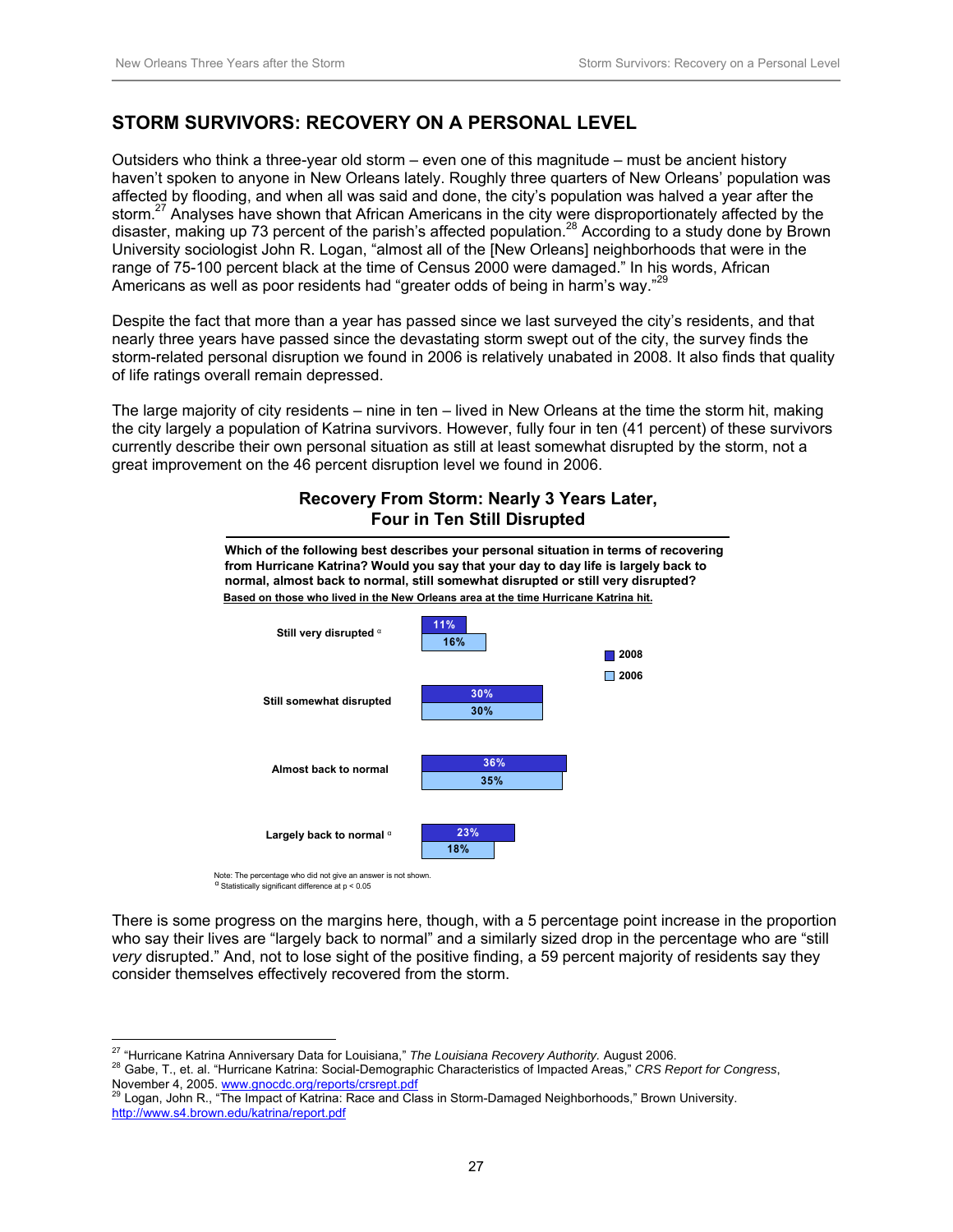As was true in 2006, the city's African American population is much more likely than white residents to report their lives still being disrupted by Katrina (50 percent vs. 26 percent), no doubt a reflection of the greater impact the storm had on this population. The survey bears out reports of that disproportionate impact in residents' own voices: more than half of those current residents who lived in New Orleans at the time of the storm said they experienced "a lot" of hardship due to Katrina. And African Americans – both those with lower and higher incomes – were considerably more likely to report a substantial impact.



#### **White Residents More Likely to Have Returned to Normal**

Note: The percentage who did not give an answer is not shown.<br><sup>α</sup> Statistically significant difference between African American and white "largely/almost back to normal" values (49%, 73%) at p < 0.05

## **Most Suffered Hardship as Result of Storm**

**Thinking about your own situation, would you say you have experienced a lot, some, not much or no hardship as a result of the storm and its aftermath?**



**Based on the 90 percent of respondents who lived in New Orleans when Katrina hit**

Note: The percentage who did not give an answer is not shown.<br>  $\alpha$  Statistically significant difference from whites at  $p < 0.05$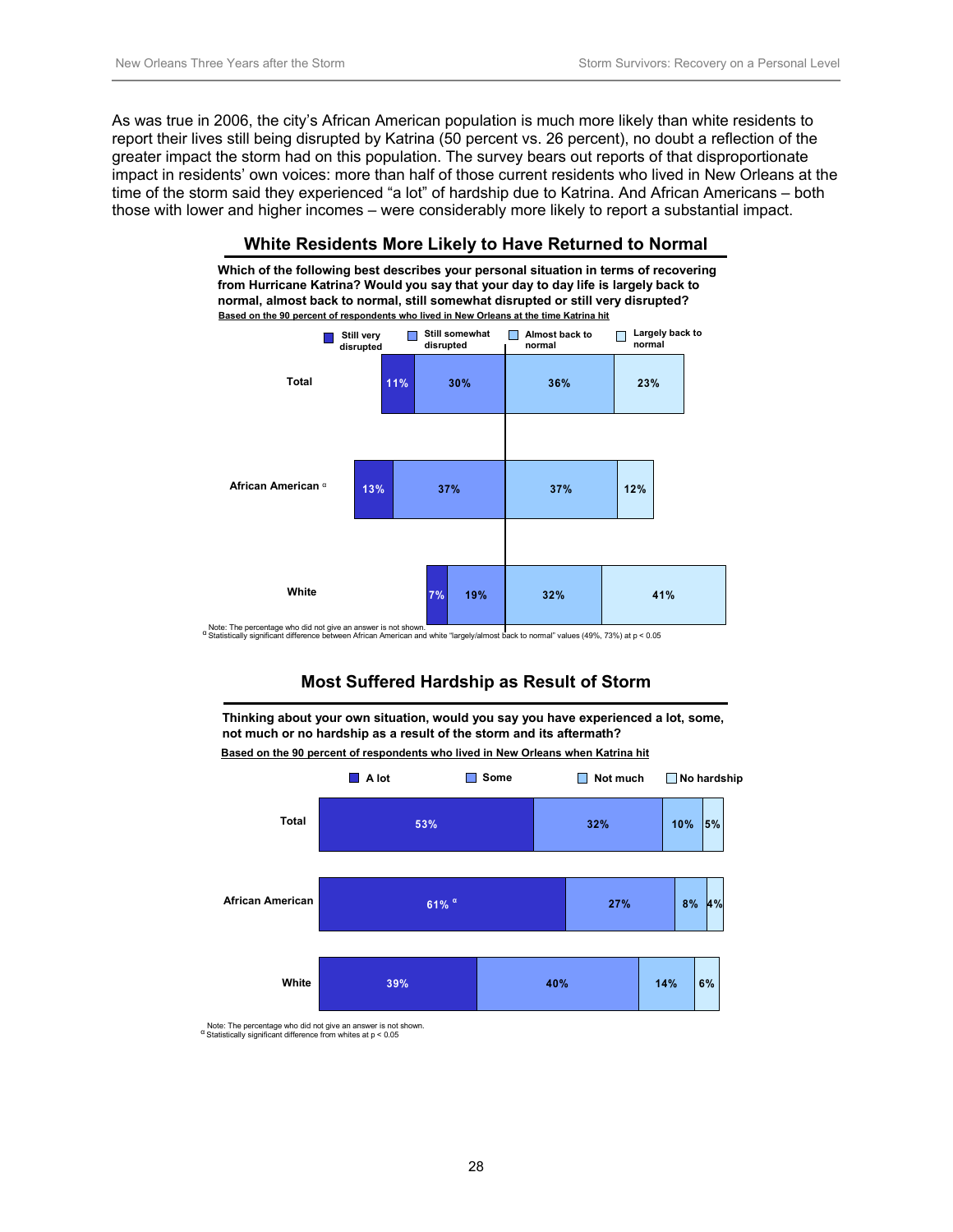Overall, then, it is noteworthy but perhaps not surprising that quality of life ratings have not bounced back among New Orleans' population. In our 2006 survey, 65 percent said they would have rated their life pre-Katrina as very satisfying. But only 25 percent said they would have rated life in fall 2006 as very satisfying. That number remains unchanged in 2008.



#### The survey suggests that as much as the dramatic physical damage caused by the storm and flooding, it is Katrina's psychological aftermath that stands out as one of its primary legacies. Asked to speak more specifically about the aspects of their lives that are worse now than before Katrina, those who had lived in New Orleans at the time the storm hit were most likely to report that their "general level of stress" was worse now, with a narrow majority (53 percent) saying so. Similarly, four in ten described their mental and emotional health as worse, nearly four times as many as said their mental health had improved over the period.



## **Increased Stress Level Most Widespread Toll**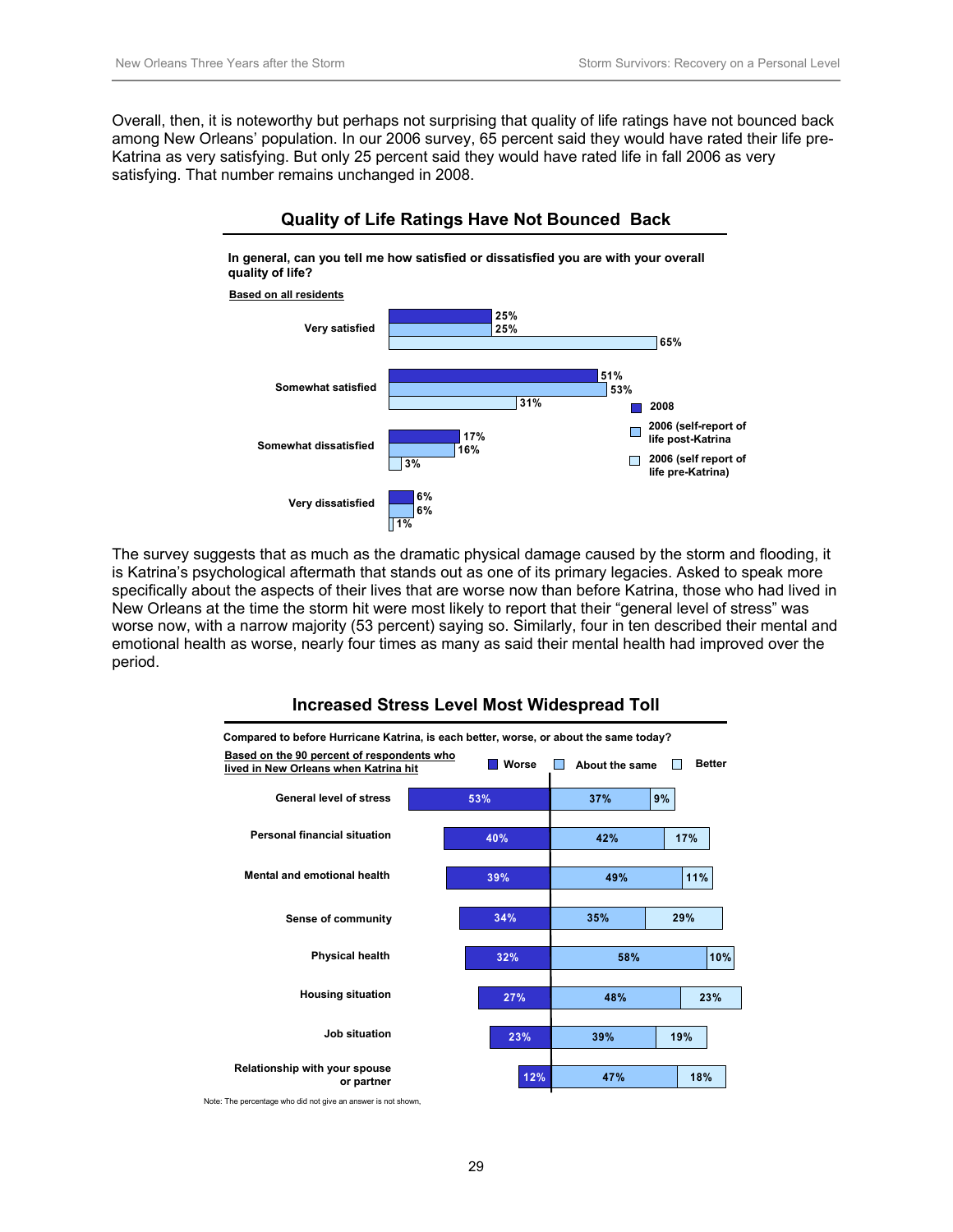There are also signs of the kind of post-storm emotional distress among children that other researchers have noted.<sup>30</sup> Fully one in four storm survivors with children at home report that their children's mental and emotional health is worse now than it was before Hurricane Katrina, three times the number who say it is better (8 percent).



#### **Children's Situation**

Stress is not the only area where a sizeable group of New Orleans residents judge their lives as worse after Katrina: four in ten also said their financial situation was worse now than before the storm. In this aspect, as in many others, the storm was hardest on the most vulnerable residents: fully six in ten poor residents reported that their financial situation was worse today, roughly twenty percentage points higher than the rest of the population.

Across these measures of life pre- and post-Katrina, it is worth noting that many residents report a good deal of stability: roughly half (48 percent) say their housing situation is the same as before the storm, and the rest divide between it being better (23 percent) and it being worse (27 percent). Similarly, 47 percent say their relationship with their spouse or partner is the same, compared to 18 percent who say it is better and 12 percent who say it is worse.

Interestingly, the hurricane had a very mixed impact on people's sense of community. While three in ten (29 percent) say their sense of community was stronger now than before Katrina, a slightly larger percentage say it was worse (34 percent). Poor residents are only half as likely as those in households making more money to say their sense of community was better now (19 percent vs. 32 percent of other residents).

 $\overline{a}$ 

Note: The percentage who did not give an answer is not shown.

<sup>&</sup>lt;sup>30</sup> See, for example, The Children's Health Fund, "Operation Assist" related research at

http://www.childrenshealthfund.org/publications/academicpubs.php. Also: Eaton, Leslie. "Many Children Struggling After '05 Storms," *The New York Times,* December 7, 2007.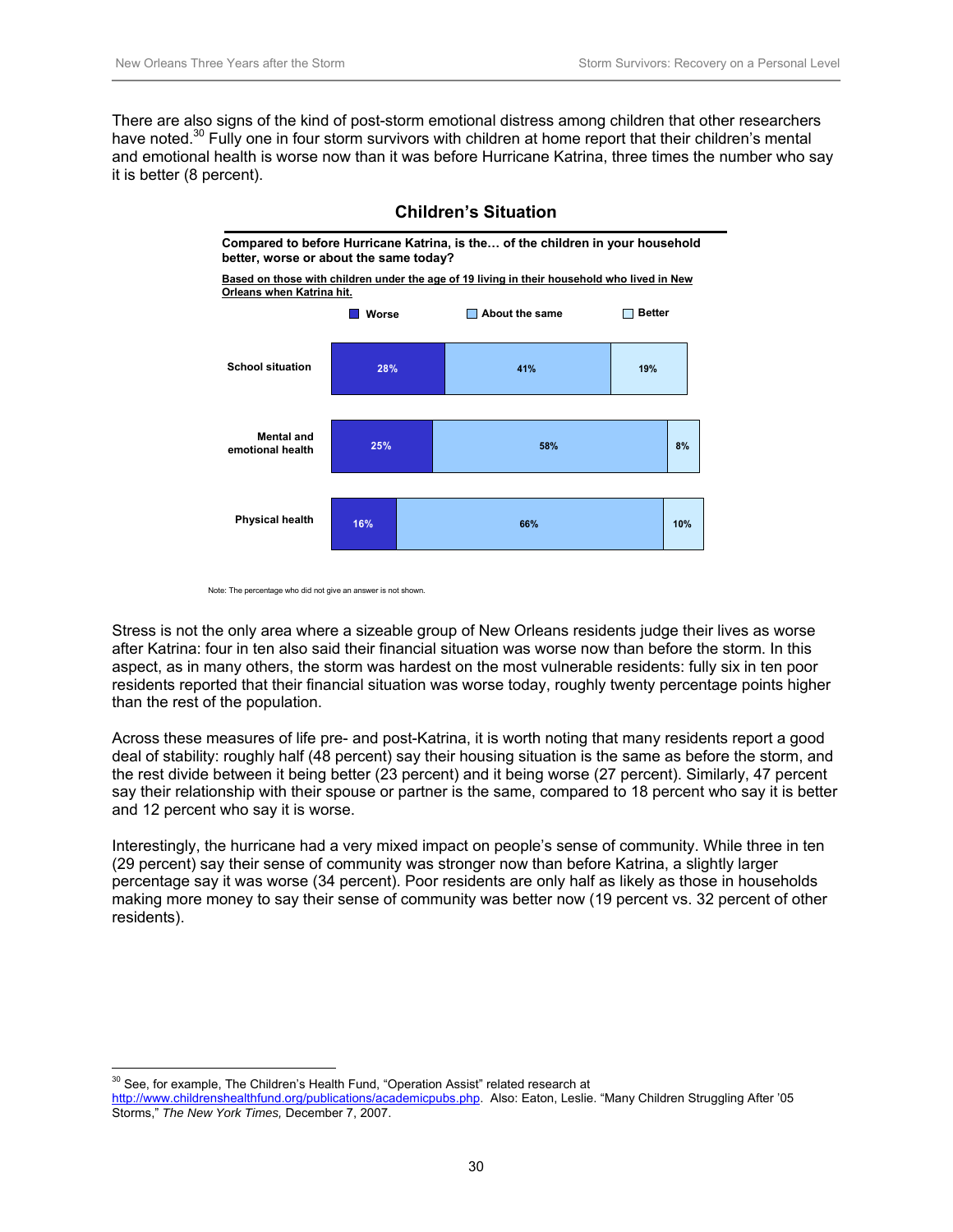## **CHALLENGES FACING THE POPULATION: MENTAL AND PHYSICAL HEALTH, HEALTH CARE ACCESS, AND EMPLOYMENT**

In 2006, we set about to create an aggregate measure of health and employment challenges facing the population, as a way of quantifying the extent to which the city is attempting to recover while also trying to meet the needs of a relatively disadvantaged population. In 2008 we recreated this measure.<sup>31</sup> The result: though there have been changes in terms of which specific problems are more and less likely to plague the public, overall the city's residents are just as likely to be experiencing a challenge in at least one or two of these critical areas of daily life as they were a year and a half ago.

In some ways, this inability to make noticeable progress on deeply entrenched problems is not surprising. Even before the storm and flooding, New Orleans was serving a diverse, sicker, and poorer population in comparison to the nation, with roughly half its residents falling below 200 percent of the federal poverty level in July 2005, and a population that ranked low when it came to health statistics.<sup>32</sup> Both in terms of income and health status, the city's pre-storm African American population ranked lower than its white residents. These disparities were exacerbated by the storm and the flooding that followed. Nor are problems with health, insurance coverage, access to needed medical care, and good jobs easily overcome by the enthusiasm, optimism, and hope that fueled the beginning of the massive recovery effort.

In 2008, we find that 86 percent of those adults living in New Orleans say they have a problem in at least one of these five areas: a physical or mental health challenge, a problem with health care coverage or access, a health problem facing a child, or an employment challenge. Even limiting the scale to the four health-related areas, more than eight in ten residents (84 percent) have at least one problem. If anything, somewhat more residents now than in 2006 report facing multiple problems at once: 60 percent say they have a challenge in at least two of these areas, up 9 percentage points from 2006, and 36 percent say they face challenges in three or more areas, up 13 percentage points from 2006.



## **Health and Employment Problems Facing City Residents**

<sup>&</sup>lt;sup>31</sup> For a description of how the scales were created, please see Appendix B.

<sup>&</sup>lt;sup>32</sup> R. Rudowitz, D. Rowland and A. Shartzer, "Health Care in New Orleans Before and After Hurricane Katrina," *Health Affairs* 25, 2006: w394.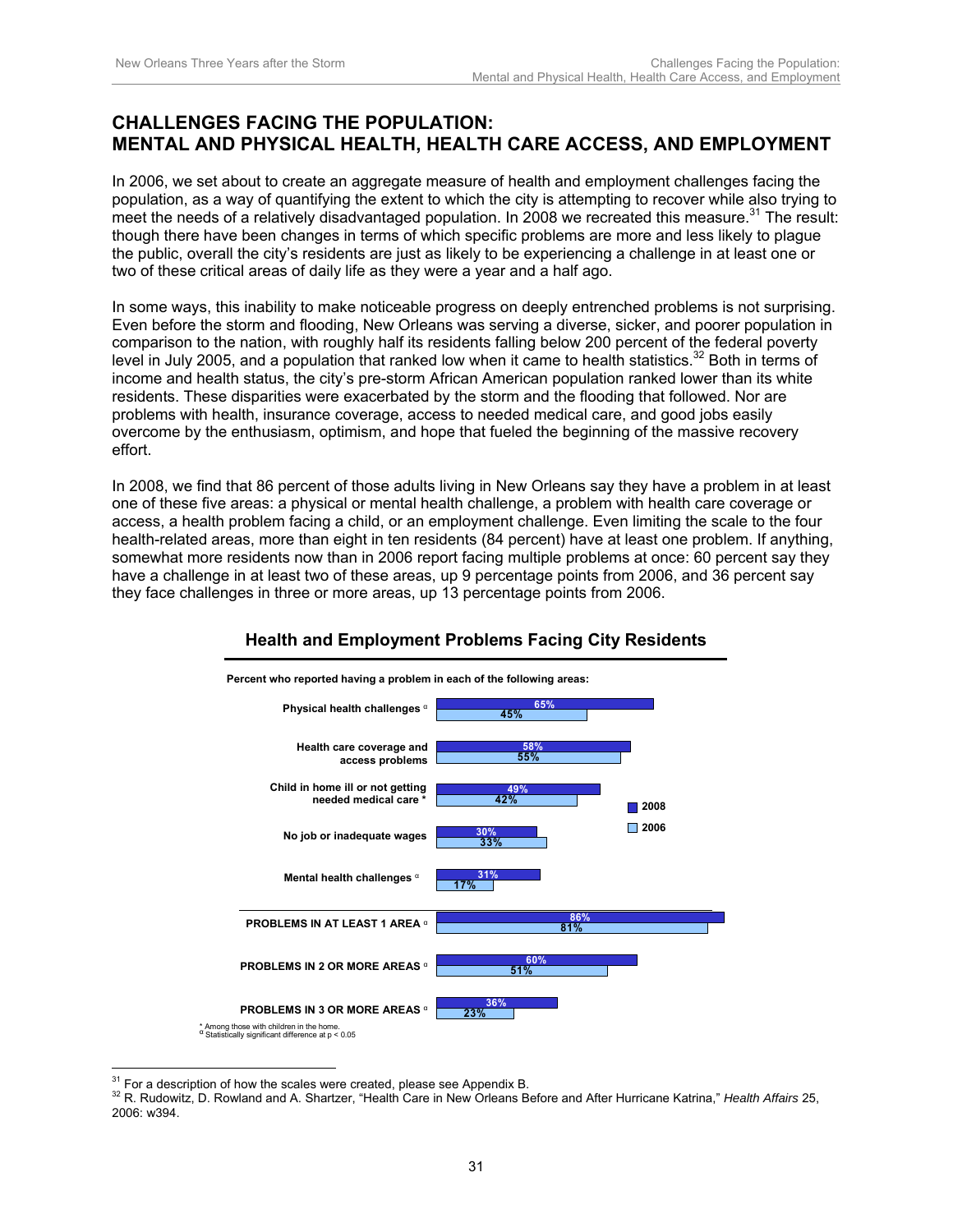As was true a year and a half ago, African American residents – who on average have lower incomes than white city dwellers – are more likely to experience problems in all but one of the five categories. The biggest differences – at least twenty percentage points – are in health care coverage and access issues, children's health issues, and employment. There are no significant differences in the proportion who report suffering a mental health challenge. Looking at the problem scale by income paints a similar picture, with the largest differences being in the percentage who report at least one health care coverage or access problem (73 percent of low-income residents compared to 45 percent of other residents) and the percentage who report an employment-related challenge (47 percent versus 20 percent).



### **African Americans More Likely to Experience Multiple Problems**

#### **Employment issues and other economic challenges**

The employment situation in the New Orleans region is one of relatively rapid change. As of the second quarter of 2007, more than 9,000 employers had closed or relocated post-Katrina, while just over 6,000 new firms had opened or moved to the area. $33$  Given the reduced population of the city, this has translated into a relatively low unemployment rate, at least for the present. As we noted earlier, however, a majority of residents (64 percent) still say that "good jobs are difficult to find."

Looking at the big picture on employment, the survey finds that about three in ten have some sort of employment-related challenge, similar to 2006. African American residents are more than twice as likely as white residents to be experiencing an employment-related challenge. Overall one in ten in the city report being unemployed, not a statistically significant difference from 2006, and a similar percentage (13 percent) report that their job does not pay enough to cover their basic expenses.

| No job or inadequate wages                     | 2008 | 2006 |
|------------------------------------------------|------|------|
| Job doesn't pay enough to cover basic expenses | 13%  | 16%  |
| Unemployed                                     | 10   | 10   |
| On disability and can't work                   |      |      |
| Any of these problems                          | 30   | 33   |

 $\overline{a}$ <sup>33</sup> "Tracking Recovery of New Orleans and the Metro Area," *The New Orleans Index*. Brookings Institution/Greater New Orleans Community Data Center, April 16, 2008: 8 http://www.brookings.edu/reports/2007/08neworleansindex.aspx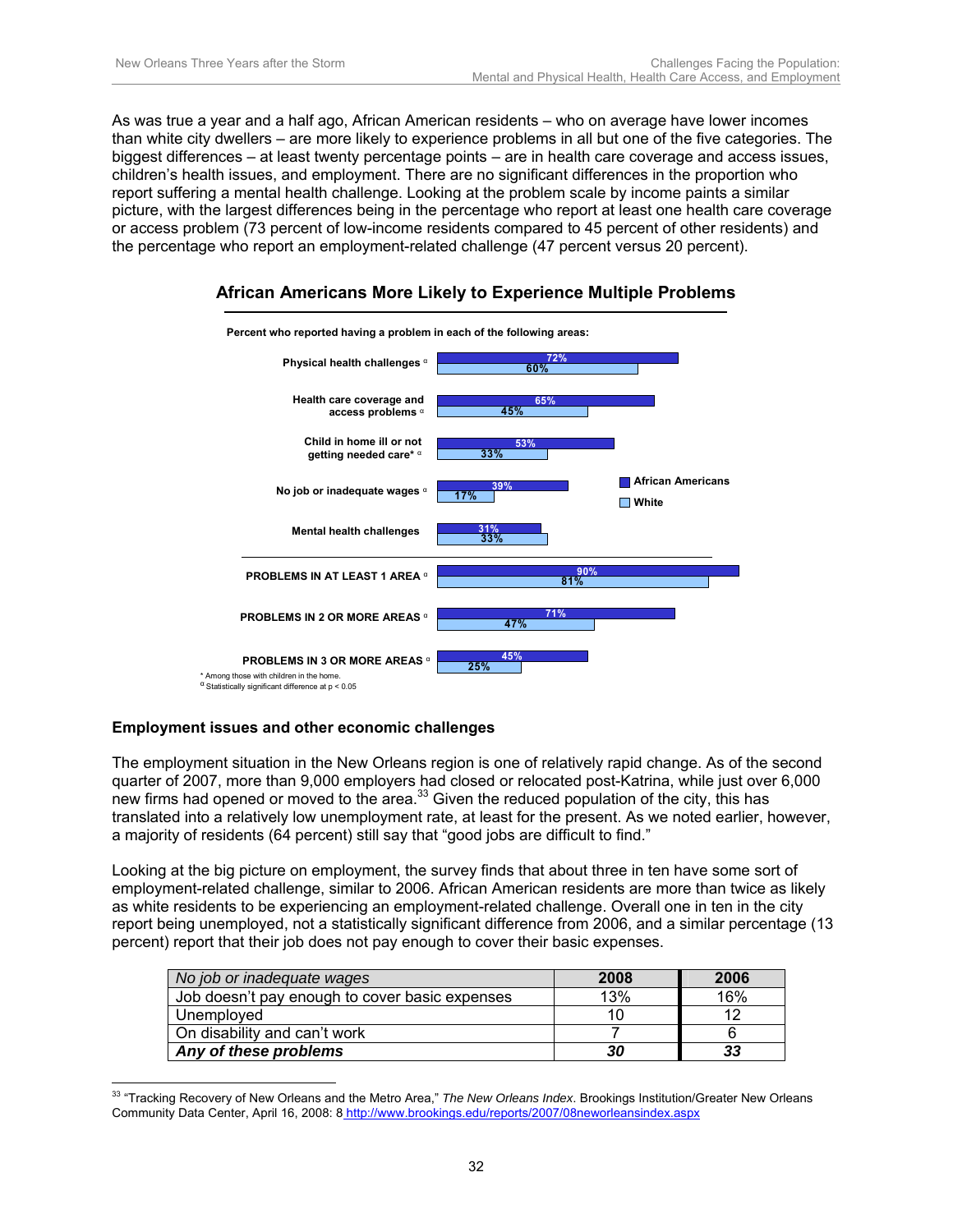Employment, however, is only one piece – albeit an important one – of people's larger sense of the economy and the stability of their place in it. The current survey suggests that despite its low unemployment rate, New Orleans is a place where most residents feel economically on the edge, with six in ten describing themselves as "struggling to make ends meet" or "just getting by." This is particularly true of the city's African American population, where only one in four (26 percent) would describe themselves as "living comfortably." Residents' sense of financial struggle is likely a reflection of the extent to which many people, particularly in the African American community, are making do with relatively little money in the city. Overall, four in ten adult city residents live in families making less than 200 percent of the federal poverty level.<sup>34</sup> This rises to more than half (57 percent) of the city's adult African American residents, compared to 17 percent of adult white residents.

#### **Many, Particularly in African American Community, Struggle to Make Ends Meet**



**Thinking about your family's financial situation, would you say you are living comfortably, just getting by, or struggling to make ends meet?**

 $\alpha$  Statistically significant difference from whites at  $p < 0.05$ 

 $\overline{a}$  $34$  This estimate is based on the 83 percent who provided family financial information.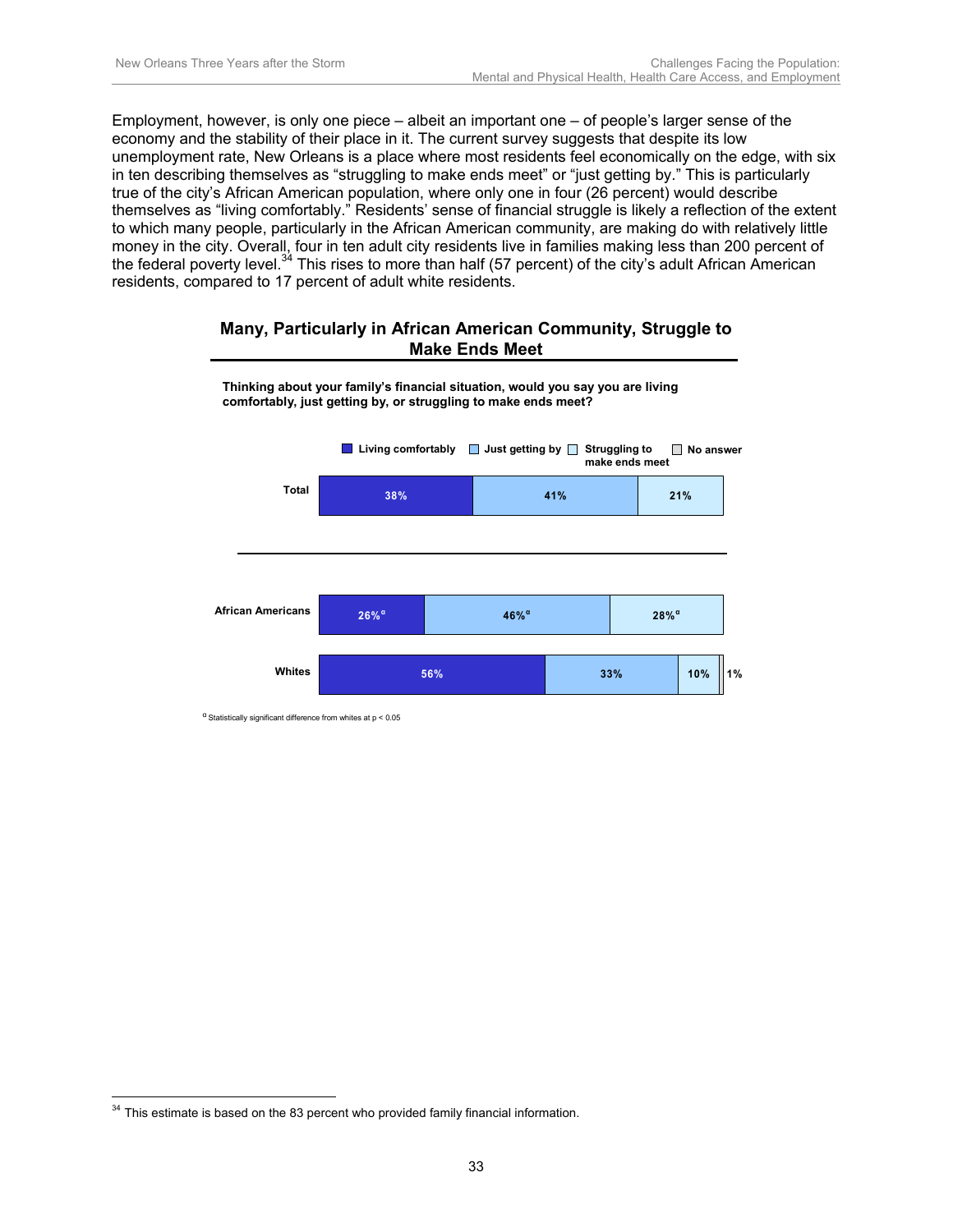The city's low-income population – who make up roughly four in ten residents -- are exposed to challenges on multiple fronts, and their worries reflect this onslaught of potential problems. They are substantially more concerned than other residents not only about not having enough income to meet their needs, but about not having access to good health care and educational opportunities, and even about their neighborhoods not being prepared to meet the next big storm.



Low-income residents are also a group who appear to have been particularly hard hit economically by Katrina and its aftermath. Among the large majority of New Orleans residents who lived in the city at the time of the hurricane, low-income residents are significantly more likely than others to say that their financial situation is now worse than it was before the storm (53 percent of low-income respondents report their life is worse compared to 34 percent of other residents). They are also somewhat more likely to report that their job situation is now worse (30 percent versus 19 percent of other residents).

### **Low-Income Population Experiences More Worries**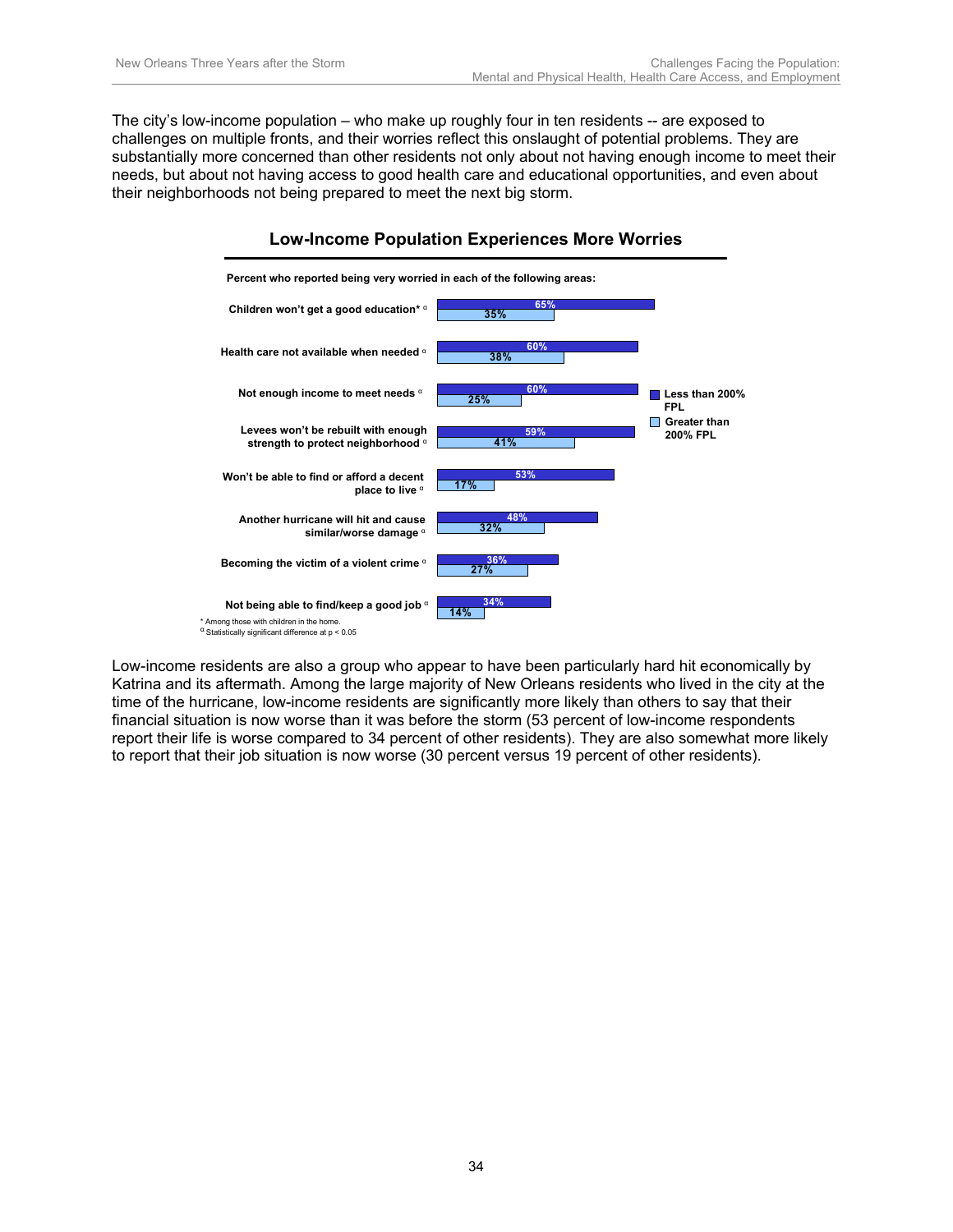#### **Mental health challenges more visible**

There has been consistent discussion in the academic and popular press about the extent and seriousness of mental health problems in New Orleans in the aftermath of the hurricane and flooding.<sup>35</sup> One of the most consistent findings in the new survey is the extent to which reported mental health problems have increased since 2006.

### **Notable Increase in Reported Diagnosis and Medication for Mental Health Problems**

**Has a doctor or health professional ever told you that you have a serious mental illness such as depression? 5% 8% 17%<sup>α</sup> 15%<sup>α</sup> 2008 2006 2008 2006 In the past 6 months, have you taken a prescription medication for problems with your emotions, nerves or mental health, or not? Percent saying yes:**

 $\alpha$  Statistically significant difference from 2006 at p < 0.05

Specifically, the survey finds a marked increase in the proportion of residents who say they have been diagnosed by a doctor with a serious mental illness, such as depression, from 5 percent in the 2006 survey to 15 percent now. There is also an uptick in the proportion who report they have recently been taking a prescription medicine for problems with their mental health (17 percent now compared to 8 percent in 2006). Not surprisingly, self-reports of feeling in "fair" or "poor" mental health have also doubled over the time period, from 10 percent to 20 percent now.<sup>36</sup> As noted earlier in the report, residents report that a higher stress level is the most widespread of eight possible negative personal effects of the storm.

| Mental health challenges                  | 2008                | $2006^{37}$ |
|-------------------------------------------|---------------------|-------------|
| Mental health "fair" or "poor"            | $20\%$ <sup>a</sup> | 10%         |
| Taking medication for mental health issue | $17^{\alpha}$       |             |
| Diagnosed with serious mental illness     | $15^{\alpha}$       |             |
| At least one of these problems            | $31^{\circ}$        | 17          |
| Two or more of these problems             | 14 $^{\circ}$       |             |

α Statistically significant difference from 2006 at p < 0.05

 $\overline{a}$ 35 See, for example: Weisler, et. al. "Mental Health and Recovery in the Gulf Coast after Hurricanes Katrina and Rita," *JAMA*. 296:5, 2006: 585-588. Galea, et. al. "Exposure to Hurricane Related Stressors and Mental Illness after Hurricane Katrina," *Arch Gen* 

Psychiatry. 64:12, 2007: 1427-1434.<br><sup>36</sup> This represents the proportion of residents who described their own mental health as "fair" or "poor" on a standard five point scale.<br><sup>37</sup> Note that the original 2006 scale, as publ

Orleans: The Kaiser Post-Katrina Baseline Survey" included some measures not carried on the 2008 survey. The version presented here was adjusted to be comparable to the 2008 scale, but may not match the version shown in the original 2006 report. See Appendix B for more information.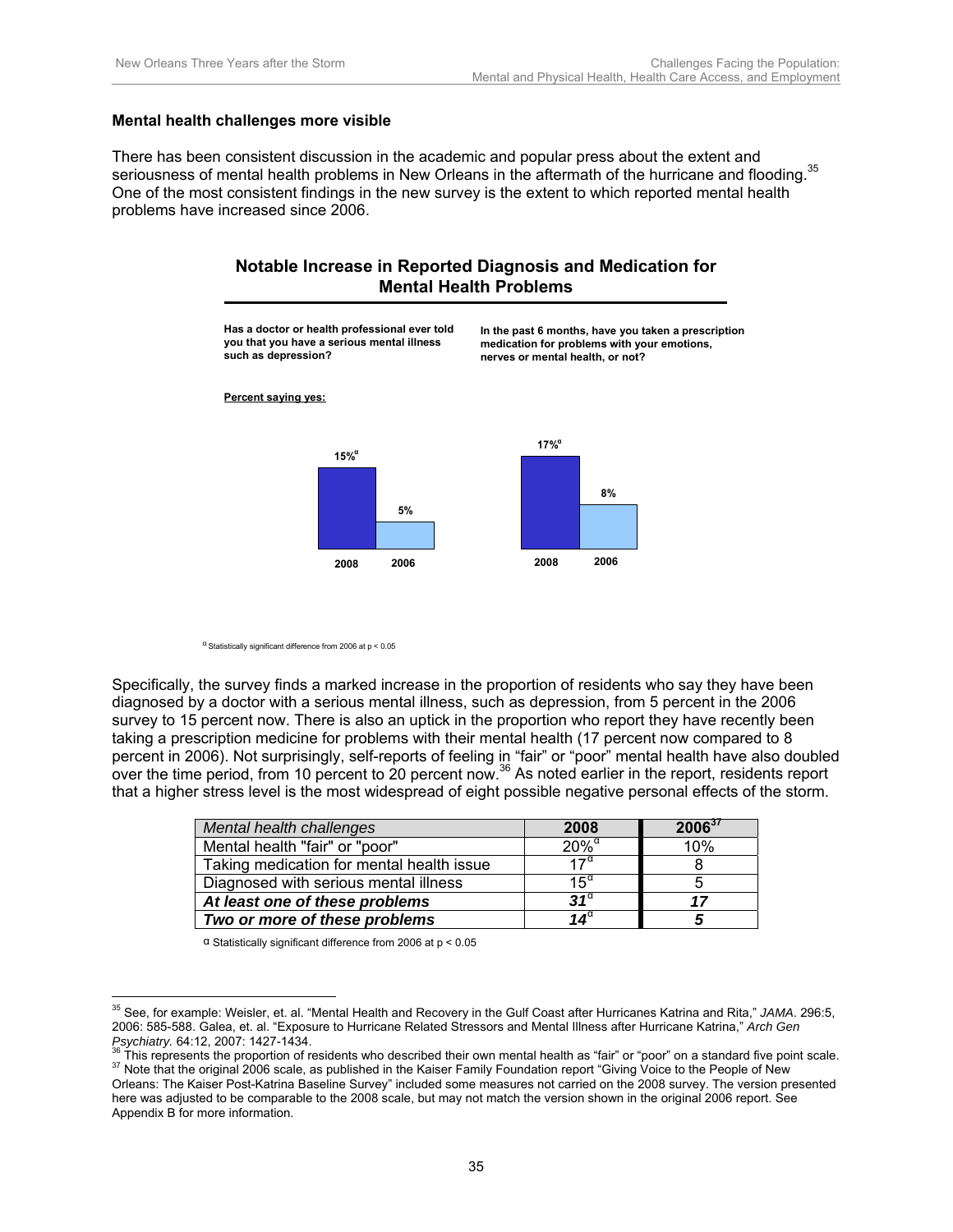These findings come in the context of a drastic reduction, and a slow but steady recovery, in mental and behavioral health services in the city due to the disaster. When Charity Hospital was permanently closed due to flooding, the city lost its primary source of inpatient mental health care.<sup>38</sup> Since Katrina, the city and state have made strides in recovering New Orleans' capacity to deal with mental health issues, replacing some of the lost inpatient mental health beds at facilities around the area, making outpatient mental health services more available in the community, and recruiting mental health professionals to the area. However, the availability of services is still far below pre-Katrina levels, leaving gaps for those in the area with mental health needs.<sup>39</sup>

Though the survey cannot directly tie these reported increases in mental health problems to Katrinarelated aftereffects, this is certainly high on the list of plausible culprits. It's possible that, having survived the disaster and the immediate aftermath, the slow recovery is taking a toll on the population, somewhat like the shift from an acute to a chronic illness. But it's equally possible that the increased rates of reported mental health problems are an indication that the health system is at least partially up and functioning again. Residents may have a better opportunity to be diagnosed and treated for any mental health issues, an opportunity that was not as widespread at the time of our 2006 survey.

Unlike physical health problems, which are much more common among older residents, those under age 65 are just as likely to have a mental health challenge (32 percent compared to 26 percent of those age 65 and over). In fact, the increase in reported mental health issues is greatest among those aged 30 to 64.

Despite these increases in reported mental health problems, there was a decrease in the share of adults who report at least one mental health visit in the past 6 months. However, those who are using mental health services appear to be using them more frequently, as there was a small increase in the share with two or more visits (from 2 percent in 2006 to 8 percent now).

 $\overline{a}$ 38 R. Rudowitz, D. Rowland and A. Shartzer, "Health Care in New Orleans Before and After Hurricane Katrina," *Health Affairs* 25, 2006: w401<br><sup>39</sup> Shartzer, Adele. "Health Care in New Orleans Before and After Hurricane Katrina" online tutorial.

http://www.kaiseredu.org/tutorials/katrina/player.html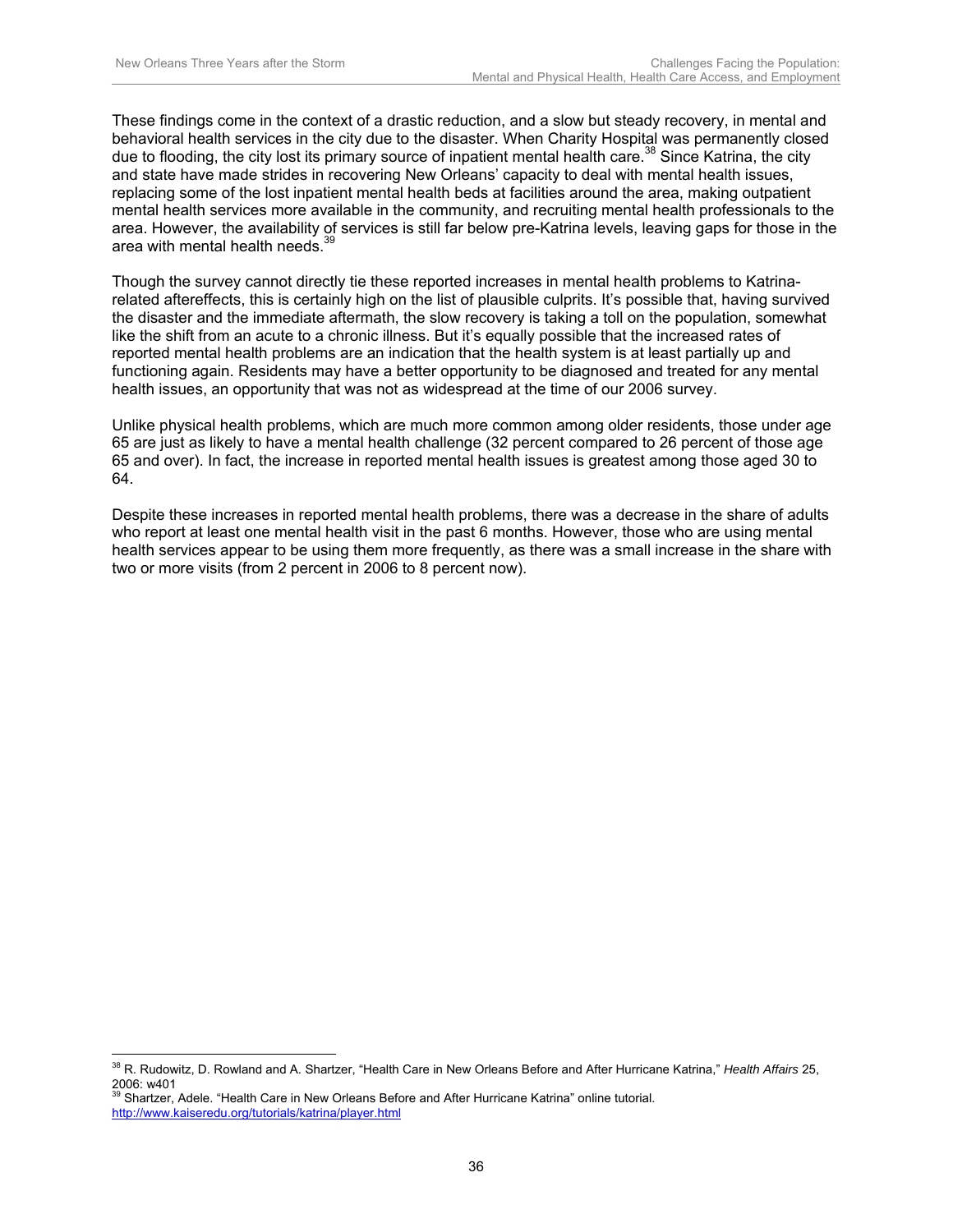#### **What happened to the New Orleans healthcare system?**

Before Katrina, Louisiana ranked at the bottom of states in coverage and health status with high levels of chronic illness and poor health outcomes, coupled with below-average rates of employer coverage and very limited Medicaid eligibility for low-income adults. About one in five nonelderly adults in the region were uninsured and dependent on the public hospitals run by Louisiana State University (LSU) – in New Orleans, Charity Hospital and its sister institution University Hospital – for their health care needs. Charity housed a variety of specialty services, notably the Gulf Coast's only Level One Trauma Center and more than 100 inpatient mental health beds, but the ability of the poor to access care in community settings was limited.

Hurricane Katrina and its floodwaters caused extensive physical damage and devastated the health care system in New Orleans. Most of the hospitals in the region closed at least temporarily, along with pharmacies, nursing homes, community clinics, and private doctors' offices, and many health care providers relocated to other areas. Charity, the region's major teaching hospital, was shuttered, leaving health services stretched thin for the poor and uninsured as well as other city residents. Mental health needs in particular were not being met.

Following the storm, state and local leaders sought to rebuild a better, more efficient health care system with a focus on expanding access to primary care in the community, but a year after the storm little progress had been made and the availability of health care services was still very limited. Though many private practices and mainstream services had recovered, only three of Orleans' nine general hospitals were open along with a handful of community clinics to serve the poor and uninsured. LSU was operating a clinic in a renovated department store in downtown New Orleans.

By 2008, capacity had increased in both inpatient and outpatient settings, providing the New Orleans population increased access to care. Though Charity remains closed, in November 2006 LSU began offering limited services at University Hospital. A total of five acute care hospitals are now open in Orleans Parish, and all 6 general hospitals in neighboring Jefferson Parish have reopened. After losing 372 of New Orleans' 507 psychiatric beds in Katrina's devastation, the state reports the number had reached 225 total beds as of February 2008. Additional clinics have begun offering services to the population, bringing the total in 2008 to more than 70 outpatient primary and behavioral health clinics that provide care regardless of ability to pay. Providers have returned as well—for example, there were 300 more registered nurses in Orleans Parish in 2007 than 2006

Though basic services have been restored, residents do not yet have a fully-functioning, efficient health system and there are still gaps in the availability of health services. The future shape of the New Orleans health care system remains in contention, especially concerning the scope and role of a rebuilt public teaching hospital in downtown New Orleans to replace Charity.

Sources: Louisiana Hospital Association, Louisiana Department of Health and Hospitals, Louisiana State Board of Nursing.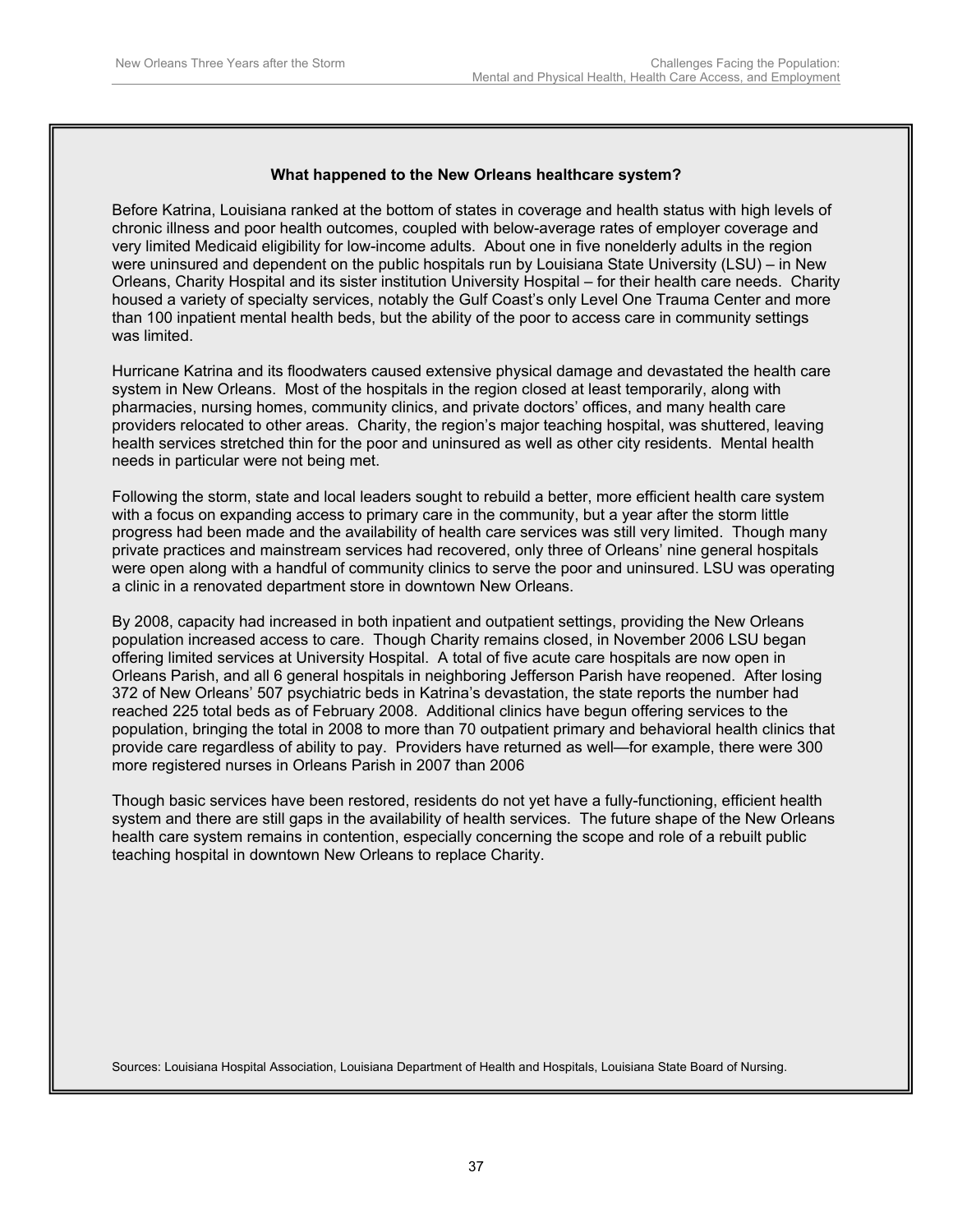#### **An increase in reports of physical health challenges**

The 2008 survey also found a higher proportion of residents reporting a physical health challenge. Overall, 65 percent report either having some sort of chronic condition or disability or being in "fair" or "poor" health, up from 45 percent in 2006. It is not clear to what extent this change is driven by an actual deterioration in health status and to what extent it is driven by other possible factors, including: increased access to care leading to increased diagnoses of problems; the return of a less-healthy segment of the population;40 or the simple fact that with the passage of time, and as life crises fade, people are more able to concentrate on their own health.41 To some extent, it also seems that the 2006 survey may have represented an underreporting of health problems, perhaps reflecting the lack of available health services at that time.

| Physical health challenges               | 2008                   | 2006 |
|------------------------------------------|------------------------|------|
| Have any chronic condition or disability | $61\%$ <sup>a</sup>    | 42%  |
| Health rated as "fair" or "poor"         | $30^\alpha$            | 14   |
| One of these problems                    | $65^{\circ}$           | 45   |
| <b>Both of these problems</b>            | $\mathbf{26}^{\alpha}$ |      |

 $\alpha$  Statistically significant difference from 2006 at p < 0.05

Looking at the individual measures that make up this scale, a significantly larger percentage of residents report that they are in "fair" or "poor" health now than did so in 2006 – 30 percent vs. 14 percent. This rise in self-reported health issues is not confined to one age group, but occurs both among elderly and nonelderly residents. The change from 2006 in self-reported fair/poor health was more prominent among African Americans than among whites, however. There was a 22 percentage point jump in the number of African Americans reporting being in fair or poor health, compared to a 5 percentage point change among whites.<sup>42</sup> This exacerbates a "health gap" that already existed between the two groups. Finally, lower income residents are much more likely than those with higher incomes to report that their health is not good. Nearly half – 46 percent – say they are in fair or poor health, compared to 19 percent of the rest of the city's population.

 $\overline{a}$  $40$  Note that the Census Bureau estimates that the population of New Orleans went from 210,198 in July 2006 to 239,124 in July 2007, their latest population estimate. Unfortunately, we do not have a way to ascertain whether the newer returnees are

disproportionately less healthy.<br><sup>41</sup> We also considered whether these dramatic changes might be a survey artifact of some sort, in particular, whether it might be a mode effect. If respondents are more likely to report health problems over the phone than they are in person, then this could explain at least part of the increase, since a portion of the interviews were conducted by phone in 2008. We did not, however, find evidence that this was the case. In 2008, for example, 31 percent of in-person respondents reported fair or poor health status, compared with 29 percent of phone and web respondents.<br><sup>42</sup> The change can

The change among whites is not statistically significant at  $p < 0.05$ .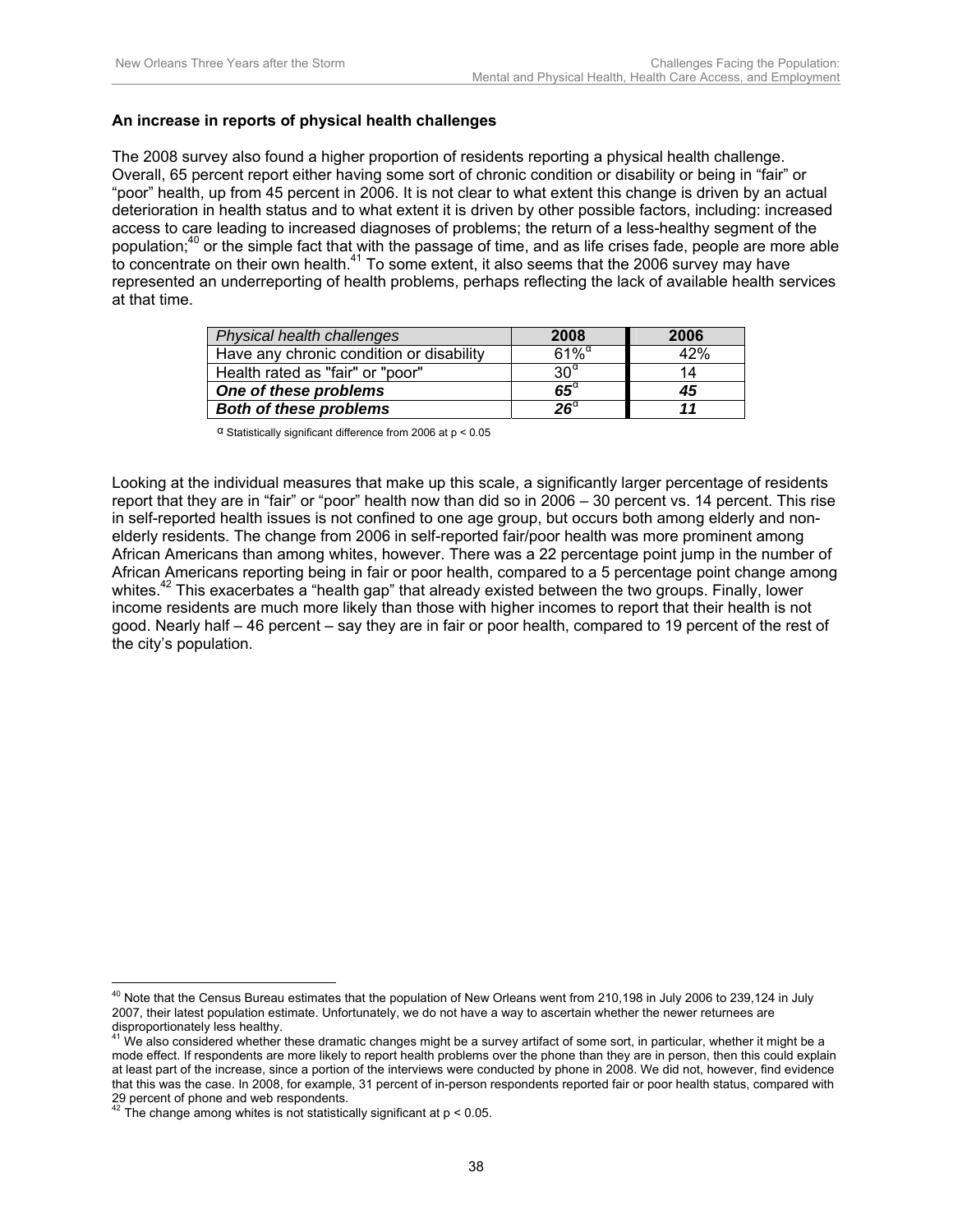The number of residents with some sort of chronic illness is now at 61 percent, up roughly 20 percentage points from 2006. Overall, hypertension is the most commonly reported condition, experienced by 37 percent of adults. It is also one of the conditions that is more widely reported now than in 2006 (up ten percentage points from 27 percent in 2006), along with asthma (17 percent versus 9 percent in 2006), serious mental illness (see above section), and physical disabilities (12 versus 7 percent in 2006). Though it is difficult to find comparable, direct national comparisons for every measure, the survey data suggests that the rates of high blood pressure, asthma and diabetes in New Orleans are higher than the national average.43 Not surprisingly, elderly residents are more likely to report having a chronic health condition. The number of residents who report taking prescription medicine on a daily basis is at 52 percent, compared to 40 percent in 2006.



## **Self-Reported Prevalence of Chronic Conditions**

 $\overline{a}$ <sup>43</sup> According to the CDC's *Chronic Disease Indicators Report* in 2007, 28 percent of Americans report having been diagnosed with high blood pressure and 8 percent with diabetes. According to the CDC's 2006 *Summary Health Statistics for U.S. Adults: National Health Interview Survey*, 12 percent of adults report having been diagnosed with asthma.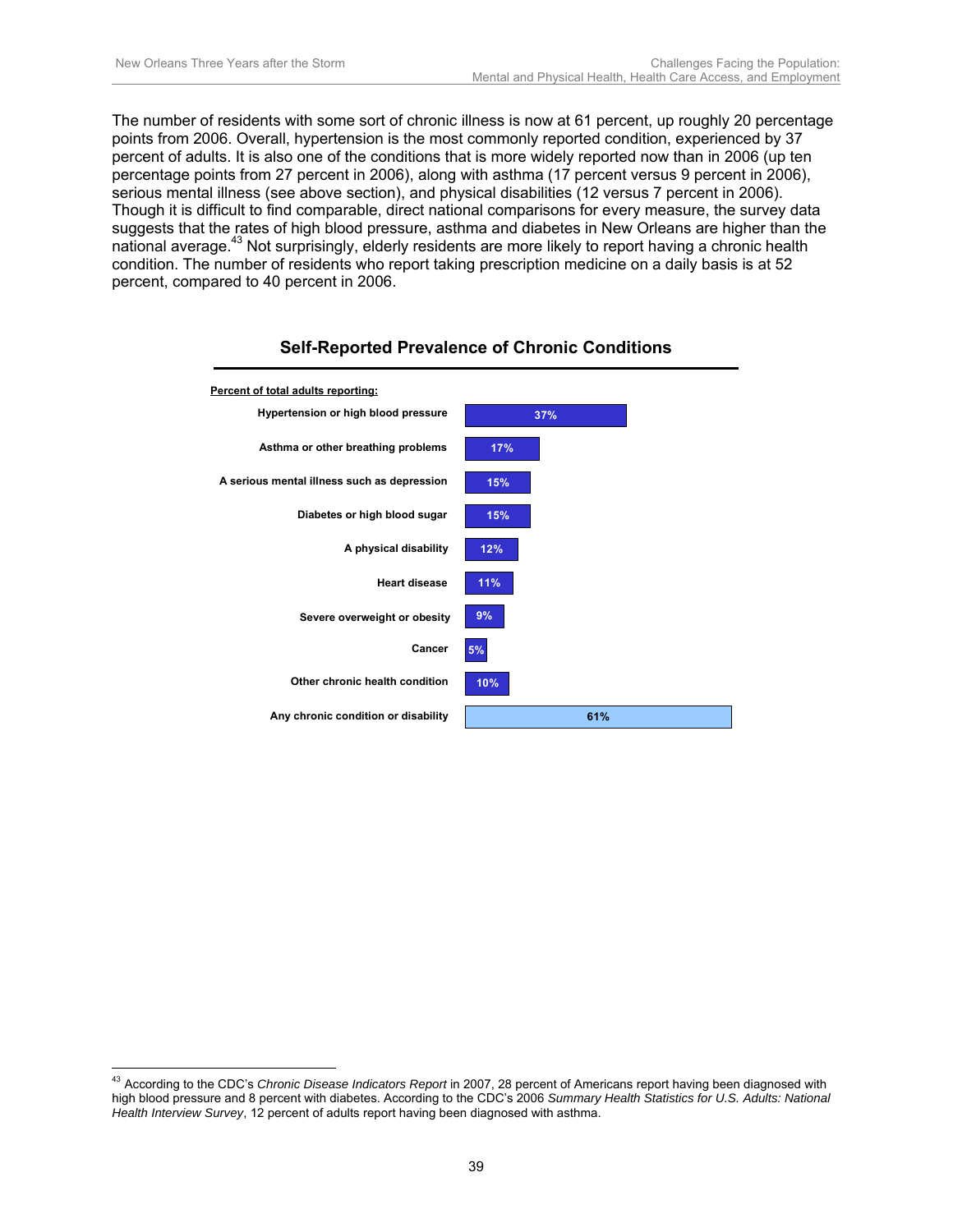#### **Health care coverage improves but access issues worsen**

The survey found that just as many residents have some sort of health care coverage or access problem in 2008 as a year and a half ago, but the nature of those problems have changed somewhat. On the positive side of the ledger: more residents report having health insurance, and fewer say that they are depending on a hospital emergency room as their primary source of care. On the negative side: affordability seems to be a bigger issue. Substantially more are having problems paying their medical bills, and there is a corresponding increase in the percentage who are skipping needed care or medicines because of cost concerns.



#### **Some Improvements in Coverage and Access, but More Problems Paying**

Overall, more than half the city's adult population has some sort of coverage or access problem, and a third have two or more problems. These proportions are unchanged from our 2006 survey. Lower income residents are much more likely to report experiencing at least one of these problems (73 percent do compared to 45 percent of other residents).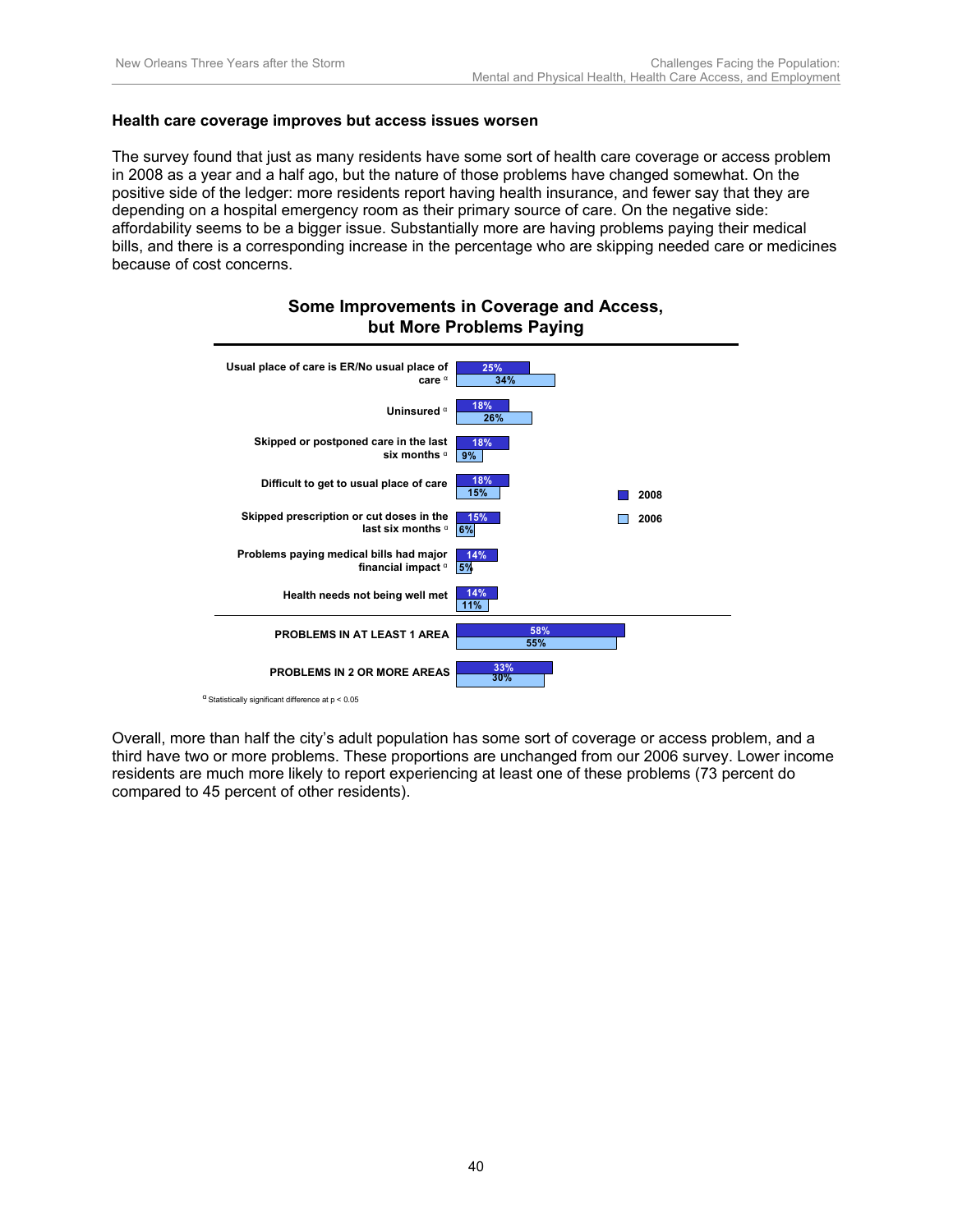One positive development over the past year and a half: the percentage of all adults in New Orleans who are uninsured has dropped from 26 percent in 2006 to 18 percent now. (Among adults ages 18 to 64, the nonelderly population, the reported uninsurance rate is 22 percent.) The drop in uninsurance seems mostly driven by a bump up in the number of people who report getting private coverage through an employer, which went from 37 percent in 2006 to 42 percent now.

Overall, low-income residents are less likely to report having health insurance. Just over one in four lowincome adults (27 percent) say they are uninsured.

#### **1% No answer 51% 18% Uninsured 20% 10% Medicare All Adults (18 and Older) Nonelderly Adults (18-64) Private Coverage Medicaid/ VA/ Other Public 13% 6% 1% No answer 58% 22% Uninsured Medicare Private Coverage Medicaid/ VA/ Other Public**

#### **Health Insurance Coverage of Adults in New Orleans**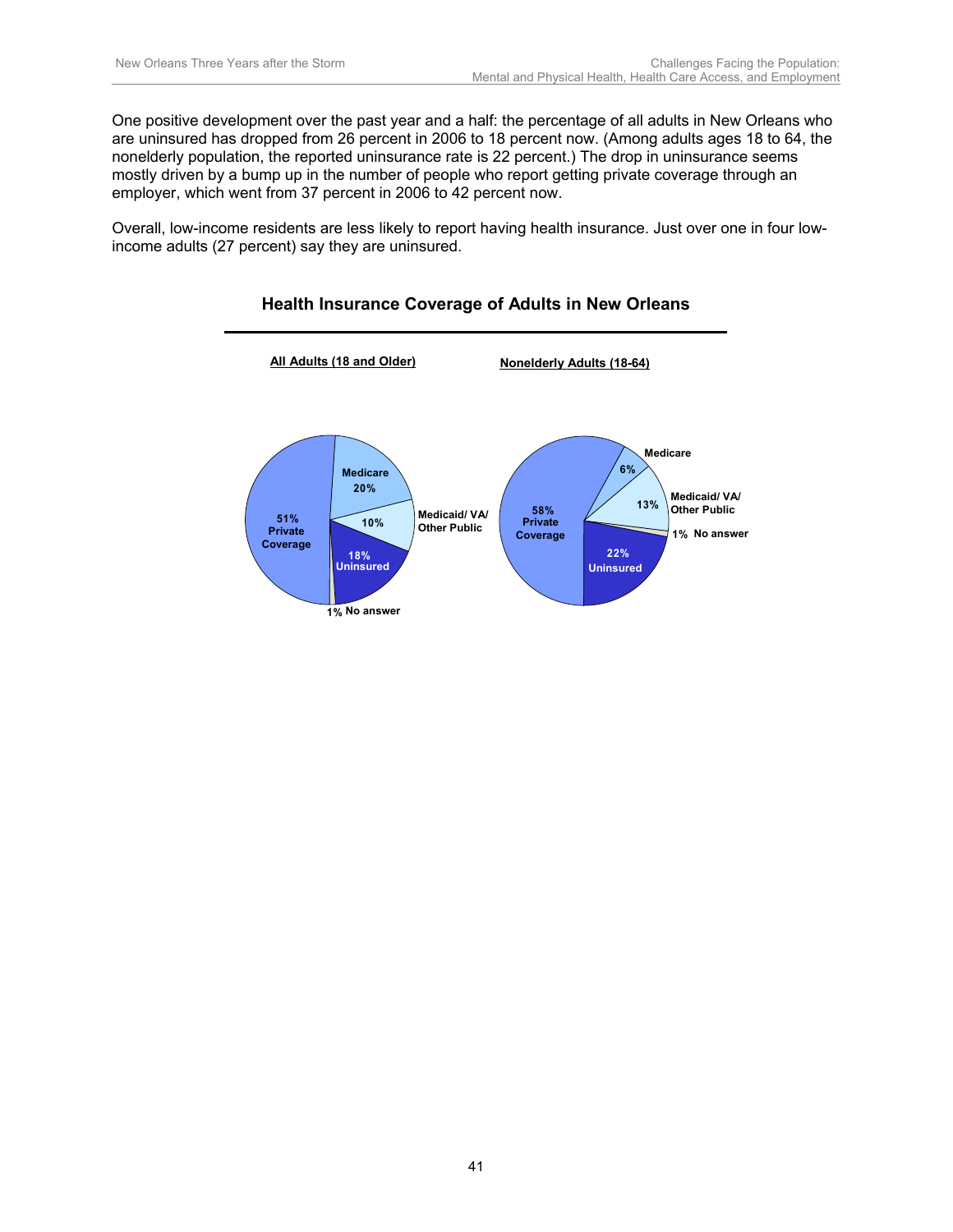#### **Who are the uninsured adults in New Orleans?**

As New Orleans continues its rebuilding and recovery, one of the key areas of focus is improving access to health care. Having health insurance coverage makes a significant difference in whether and when a person obtains necessary medical care, where he or she gets care, and, ultimately, in an individual's health and financial security.

Lack of health insurance coverage remains a pressing challenge for many adults in New Orleans in 2008. Although the reported uninsured level fell since 2006, as of 2008, 18 percent of all adults and 22 percent of non-elderly adults in New Orleans report being uninsured. Nationally the rates are 16 percent and 20 percent, respectively as of 2006.

African American adults are significantly more likely than white, non-Hispanic adults to be uninsured, and comprise six in ten of the city's uninsured adults. As is true nationwide, low-income adults (those with family incomes below 200 percent of the federal poverty level) and those in fair or poor health are at particular risk of being uninsured. Nearly six in ten (58 percent) uninsured adults are working on at least a part-time basis.

Overall, these findings paint a portrait of uninsured adults that is largely reflective of today's health coverage problems nationally. Those most at risk for being uninsured, especially the low-income and those with health problems, have the fewest resources to pay for health care on their own and may face some of the most significant consequences if they are unable to obtain needed care. As families face increasing financial strains due to the recent economic downturn and escalating living expenses, improving coverage for New Orleans' uninsured population can both help to assure that families can access the care they need as well as help provide needed resources to rebuild New Orleans' health infrastructure.

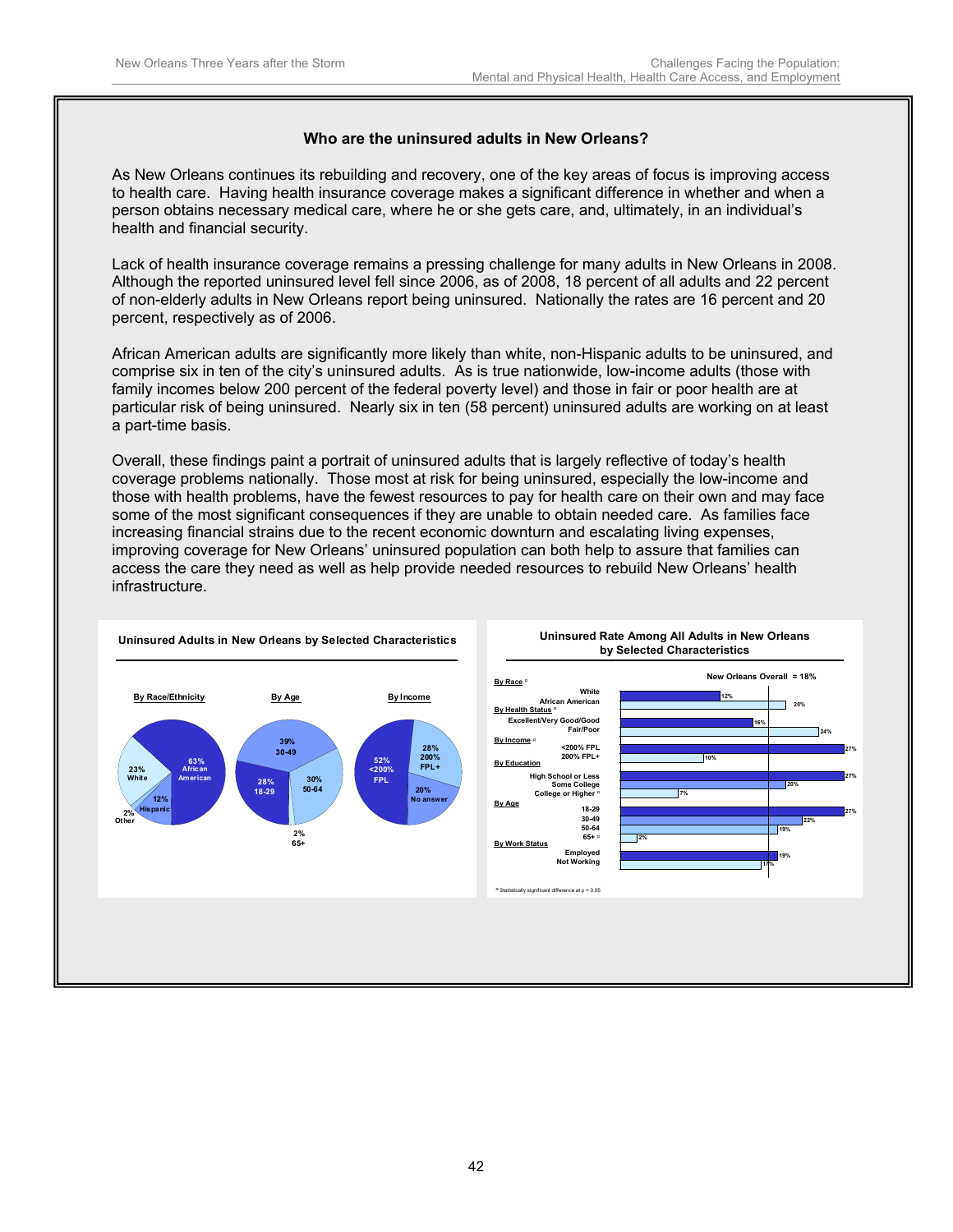Orleans Parish residents seem to be increasingly successful in finding their way to care as well. In another positive development, the percentage who say that they have no usual place to go for care, or that their usual source of care is a hospital emergency room, has dropped from 34 percent in 2006 to 25 percent now. Concurrently, the proportion who say they had visited the emergency room during the last six months dropped from 28 percent to 19 percent. There was an increase in the percentage that say they visited a doctor sometime in the past six months, from 52 percent to 61 percent. Among those who have a regular place of care, fully two in three (67 percent) say they see a particular doctor or nurse, compared to half (50 percent) who said the same in 2006.

There are still problems in physically getting to a place of care, however. Nearly one in five (18 percent) say it is at least "somewhat" difficult for them to get to their regular source of health care.

The negative development in the area of access and use comes in the shape of affordability issues. Overall, fully one in four (25 percent) say they or another family member had a problem paying for medical bills in the past six months, up dramatically from 9 percent in 2006. More than half of those who report a financial problem say these medical bills had a "major impact" on their household.

There were other signs that residents were finding it difficult to afford health care, even when it came to needed treatments. At least twice as many as in 2006 report that they recently skipped or postponed needed care (18 percent now vs. 9 percent in 2006) or skipped needed doses of medication due to cost (15 percent vs. 6 percent). The changes bring New Orleans residents more in line with recent national survey results on these issues.<sup>44</sup>

The increased percentage reporting difficulty paying for health care may be in part due to the difficult economic climate gripping Louisiana and the rest of the nation in 2008, or else the fact that the free care available in the short-term aftermath of the disaster may be reduced. The survey also suggests that more residents were gaining access to health insurance and health care during this time period, and it is possible that greater access is translating into higher costs.

 $\overline{a}$ 

<sup>44</sup> Kaiser Family Foundation, "Kaiser Health Tracking Poll: Election 2008," *Health News Index.* April 3-13, 2008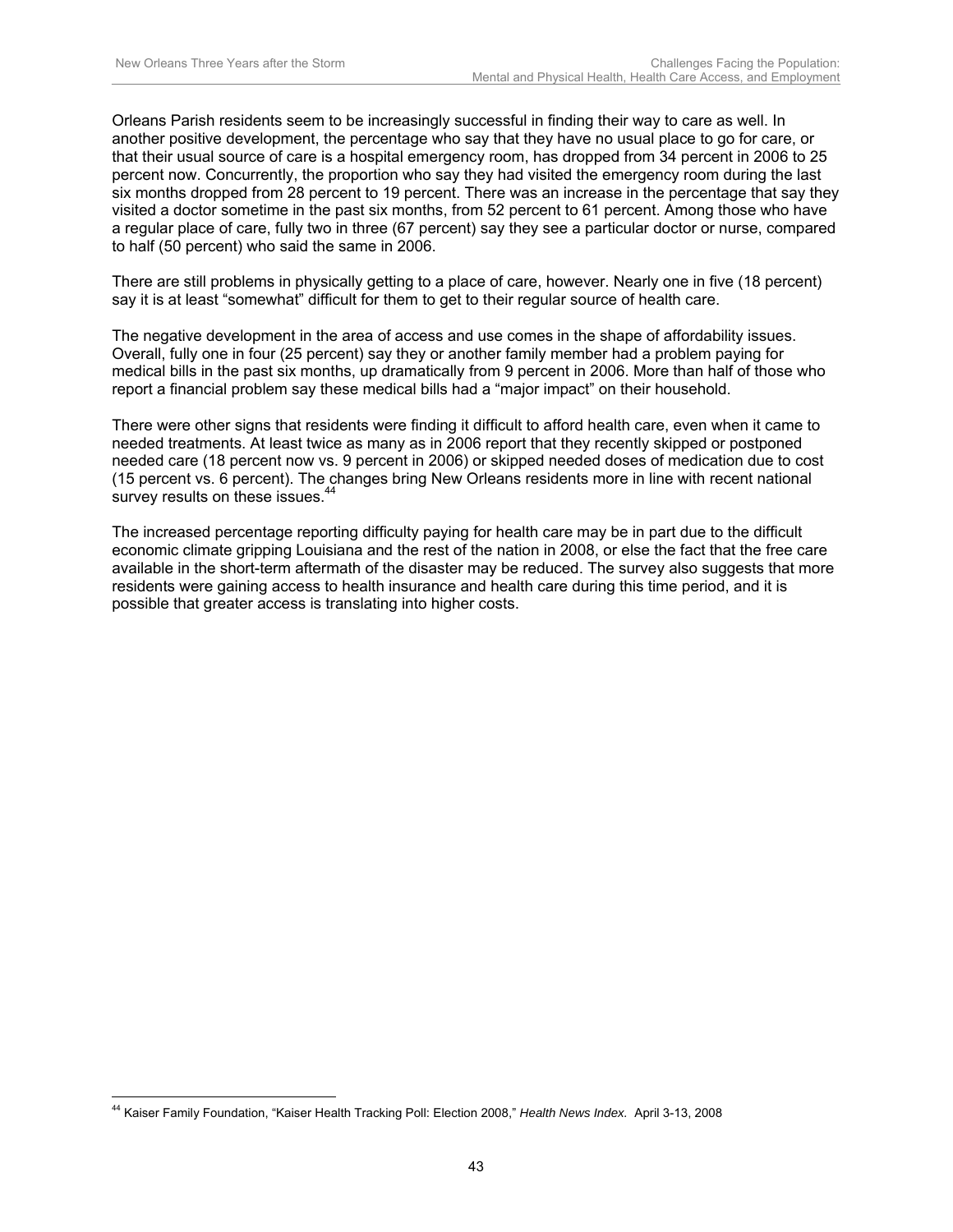#### **Child-related health issues**

 $\overline{a}$ 

The survey is of adults, but of course the storm and its aftermath impacted the city's children every bit as much, if not more. Earlier in the report we noted that most adults don't imagine it is a good time to be a child growing up in New Orleans. We also noted that residents' most widespread complaint about their neighborhoods is that there are not enough safe places for children to play.

The survey suggests that New Orleans' children are also facing a number of problems when it comes to health and health care. Though we did not measure these directly in the survey, we did ask the adults in the household to report on the status of the children who live with them. Overall, half of those with at least one child under age 19 in their homes report a health or health care challenge facing a child.

| Child in home has health challenge or is not getting     |                                       |        |
|----------------------------------------------------------|---------------------------------------|--------|
| needed care (among those with children in household)     | 2008                                  | 200645 |
| Child in home with chronic condition or disability       | $31\%$ <sup><math>\alpha</math></sup> | 21%    |
| Any child didn't get needed health care in last 6 months | 13                                    | 17     |
| Uninsured child in home                                  | 12                                    | 11     |
| Children's health needs not being met well               | 6                                     | 5      |
| At least one of these problems                           | 49                                    | 42     |
| Two or more of these problems                            | 12                                    | 10     |

α Statistically significant difference from 2006 at p < 0.05

As was true with the adult population, the survey finds an increased percentage reporting that there is a child in the home with a chronic condition or disability (31 percent compared to 21 percent in 2006). Just over one in ten reports that there is a child who did not get the health care they needed in the past six months for cost reasons. And though reported health insurance coverage improved for adults over the time period, there was no change from 2006 in the percentage who report having at least one uninsured child in the home (currently 12 percent of those with children).

 $^{45}$  Note that the original 2006 scale, as published in the 2006 Kaiser Family Foundation report, "Giving Voice to the People of New Orleans: The Kaiser Post-Katrina Baseline Survey*"* included some measures not carried on the 2008 survey. The version presented here was adjusted to be comparable to the 2008 scale, but may not match the version shown in the original 2006 report. See Appendix B for more information.